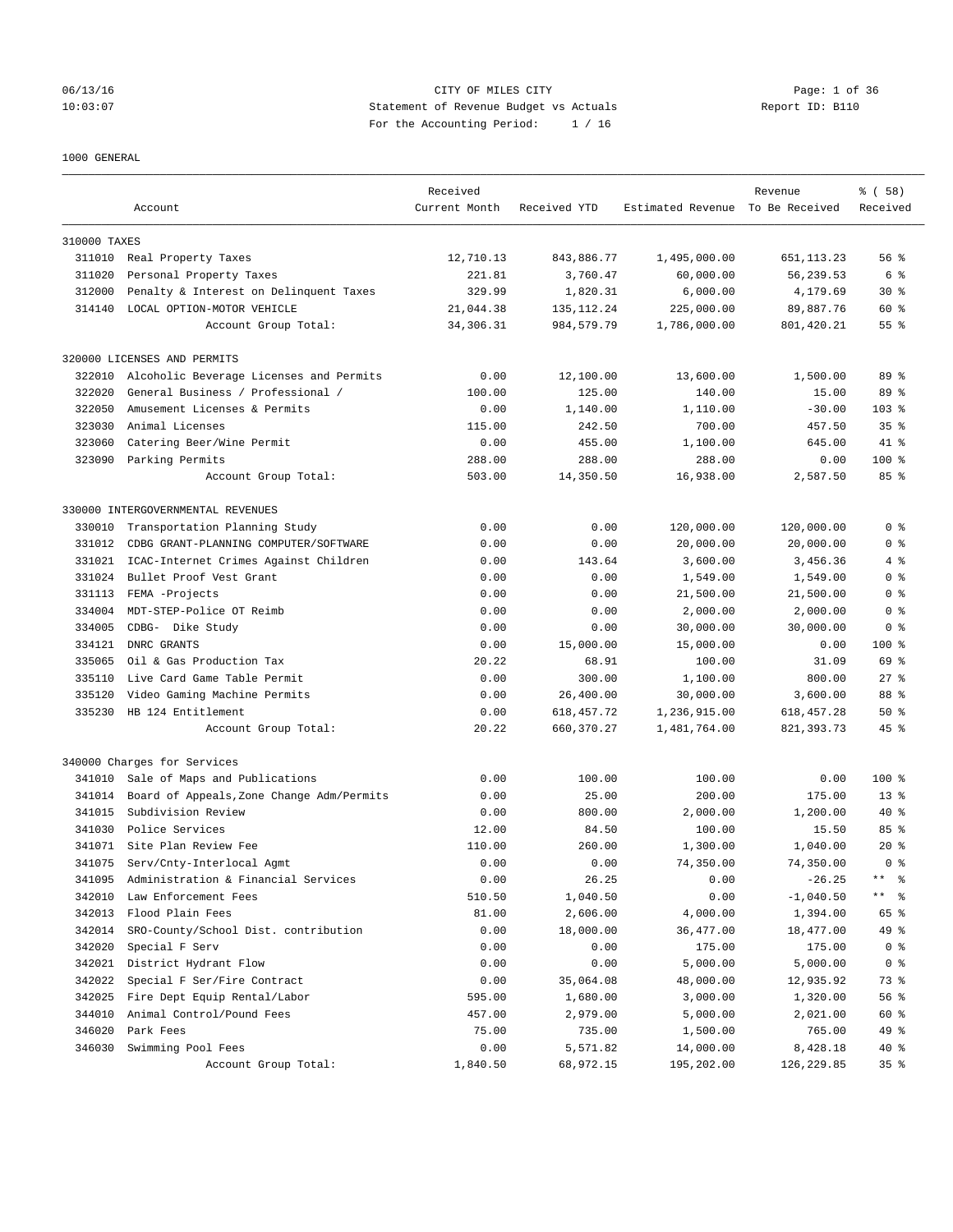## 06/13/16 CITY OF MILES CITY Page: 2 of 36 10:03:07 Statement of Revenue Budget vs Actuals Report ID: B110 For the Accounting Period: 1 / 16

1000 GENERAL

|        |                                     | Received      |              |                   | Revenue        | % (58)                |
|--------|-------------------------------------|---------------|--------------|-------------------|----------------|-----------------------|
|        | Account                             | Current Month | Received YTD | Estimated Revenue | To Be Received | Received              |
|        | 350000 FINES AND FORFEITURES        |               |              |                   |                |                       |
| 351030 | Fines/Surcharges/etc                | 23,509.26     | 117,646.62   | 200,000.00        | 82, 353.38     | 59 <sup>8</sup>       |
| 351031 | Adm Fees (Court)                    | 2,005.50      | 11,861.50    | 25,000.00         | 13,138.50      | 47 %                  |
| 351035 | Animal Control Court Revenue        | 638.00        | 4,668.00     | 7,500.00          | 2,832.00       | 62 %                  |
|        | Account Group Total:                | 26, 152. 76   | 134, 176. 12 | 232,500.00        | 98, 323.88     | 58 %                  |
|        | 360000 MISCELLANEOUS REVENUE        |               |              |                   |                |                       |
| 361005 | MidRivers Franchise Fees            | 24, 147. 45   | 74,300.54    | 95,000.00         | 20,699.46      | 78 %                  |
| 361010 | Land Rental                         | 0.00          | 32, 262.66   | 32,000.00         | $-262.66$      | $101$ %               |
| 361020 | Building Rentals                    | 1,349.99      | 9,449.93     | 16,100.00         | 6,650.07       | 59 %                  |
| 362020 | MISC REVENUE                        | 635.48        | 18,475.37    | 4,000.00          | $-14, 475.37$  | $462$ %               |
| 362022 | Health Ins-MMIA Emp Benefits Prog   | 0.00          | 4,505.36     | 0.00              | $-4, 505.36$   | ** %                  |
| 365000 | Contributions and Donations         | 0.00          | 25.00        | 1,000.00          | 975.00         | 3 <sup>8</sup>        |
| 365012 | Swimming Lessions                   | 0.00          | 420.00       | 0.00              | $-420.00$      | $\star$ $\star$<br>ু≳ |
| 365013 | Shop With A Cop                     | 700.00        | 6,170.00     | 5,000.00          | $-1, 170.00$   | $123$ $%$             |
| 365014 | Denton Field Project/2015           | 176.28        | 11,341.67    | 0.00              | $-11, 341.67$  | $***$ $=$             |
| 365015 | Florence Stacy Foundation           | 2,550.00      | 5,429.65     | 0.00              | $-5,429.65$    | $***$ $ -$            |
| 366040 | Misc.-BHS                           | 0.00          | 0.00         | 800.00            | 800.00         | 0 <sup>8</sup>        |
| 366050 | Sale of Junk/Salvage-PD cars        | 0.00          | 2,885.00     | 1,000.00          | $-1,885.00$    | $289$ $%$             |
| 367000 | Sale of Junk or Salvage             | 0.00          | 1,100.00     | 0.00              | $-1,100.00$    | $***$ $=$             |
|        | Account Group Total:                | 29,559.20     | 166, 365. 18 | 154,900.00        | $-11, 465.18$  | 107 <sub>8</sub>      |
|        | 370000 INVESTMENT EARNINGS          |               |              |                   |                |                       |
|        | 371010 Investment Earnings          | 0.00          | 0.00         | 1,600.00          | 1,600.00       | 0 <sup>8</sup>        |
|        | Account Group Total:                | 0.00          | 0.00         | 1,600.00          | 1,600.00       | 0 <sup>8</sup>        |
|        | 380000 OTHER FINANCING SOURCES      |               |              |                   |                |                       |
|        | 383000 Interfund Operating Transfer | 48,525.65     | 281, 138.40  | 562,194.00        | 281,055.60     | $50*$                 |
|        | Account Group Total:                | 48,525.65     | 281, 138.40  | 562,194.00        | 281,055.60     | $50*$                 |
|        | Fund Total:                         | 140,907.64    | 2,309,952.41 | 4,431,098.00      | 2, 121, 145.59 | $52$ $%$              |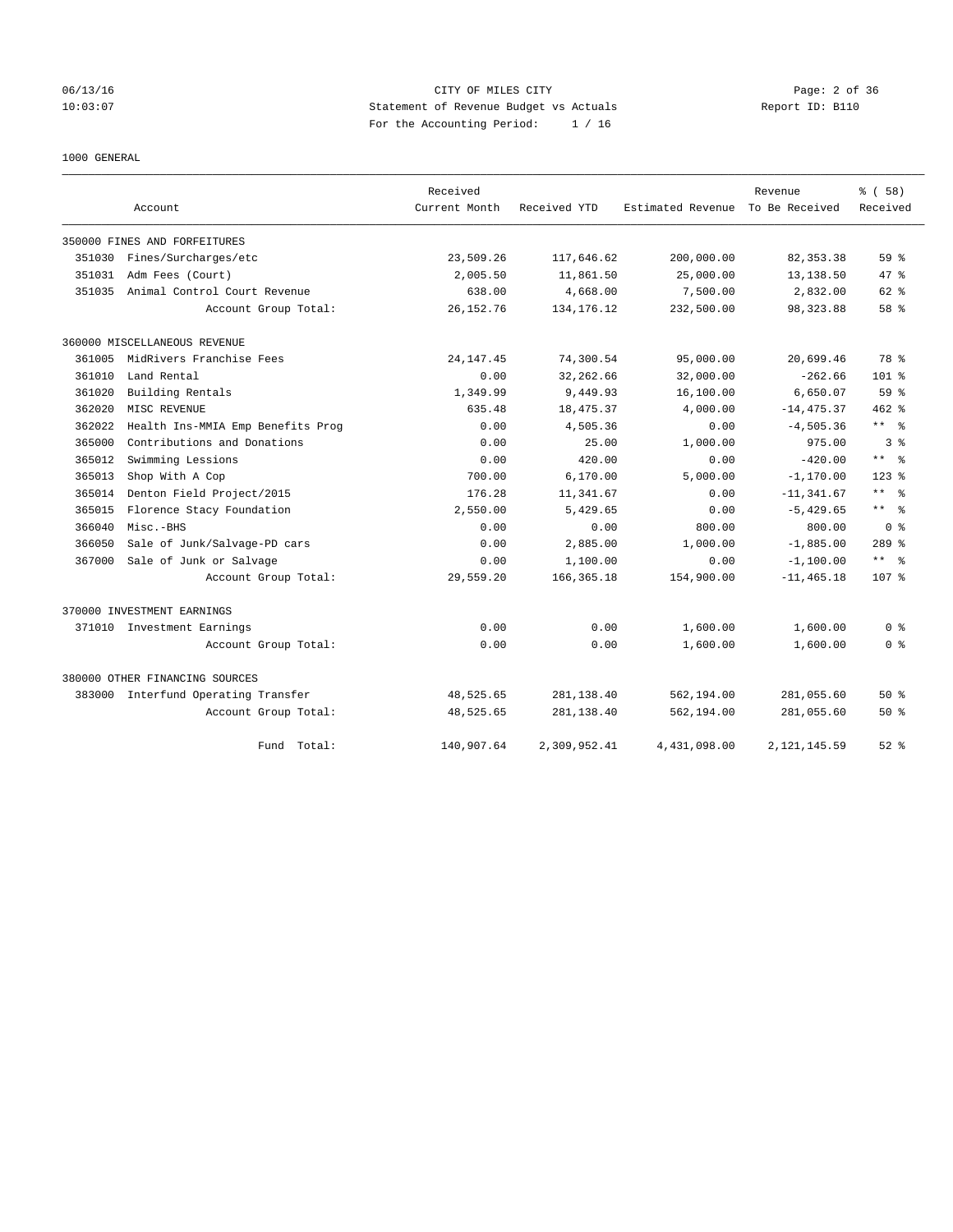## 06/13/16 CITY OF MILES CITY Page: 3 of 36 10:03:07 Statement of Revenue Budget vs Actuals Report ID: B110 For the Accounting Period: 1 / 16

## 2220 LIBRARY

|        |                                   | Received      |              |                   | Revenue        | % (58)              |
|--------|-----------------------------------|---------------|--------------|-------------------|----------------|---------------------|
|        | Account                           | Current Month | Received YTD | Estimated Revenue | To Be Received | Received            |
|        | 340000 Charges for Services       |               |              |                   |                |                     |
| 341075 | Serv/Cnty-Interlocal Agmt         | 0.00          | 0.00         | 39,023.00         | 39,023.00      | 0 <sup>8</sup>      |
| 346070 | Library Fees                      | 167.55        | 1,394.00     | 4,000.00          | 2,606.00       | 35%                 |
| 346074 | Book Sales                        | 50.75         | 194.85       | 400.00            | 205.15         | 49.8                |
|        | Account Group Total:              | 218.30        | 1,588.85     | 43, 423.00        | 41,834.15      | 4%                  |
|        | 360000 MISCELLANEOUS REVENUE      |               |              |                   |                |                     |
| 365035 | Donation-Library Board of Trustee | 1,895.00      | 5,287.40     | 0.00              | $-5, 287.40$   | $***$ $\frac{6}{5}$ |
|        | Account Group Total:              | 1,895.00      | 5,287.40     | 0.00              | $-5, 287.40$   | $***$ $\frac{6}{5}$ |
|        | 380000 OTHER FINANCING SOURCES    |               |              |                   |                |                     |
| 383000 | Interfund Operating Transfer      | 24, 144.92    | 168,847.77   | 289,739.00        | 120,891.23     | 58 %                |
|        | Account Group Total:              | 24, 144.92    | 168,847.77   | 289,739.00        | 120,891.23     | 58 %                |
|        | Fund Total:                       | 26, 258. 22   | 175,724.02   | 333,162.00        | 157, 437.98    | 53%                 |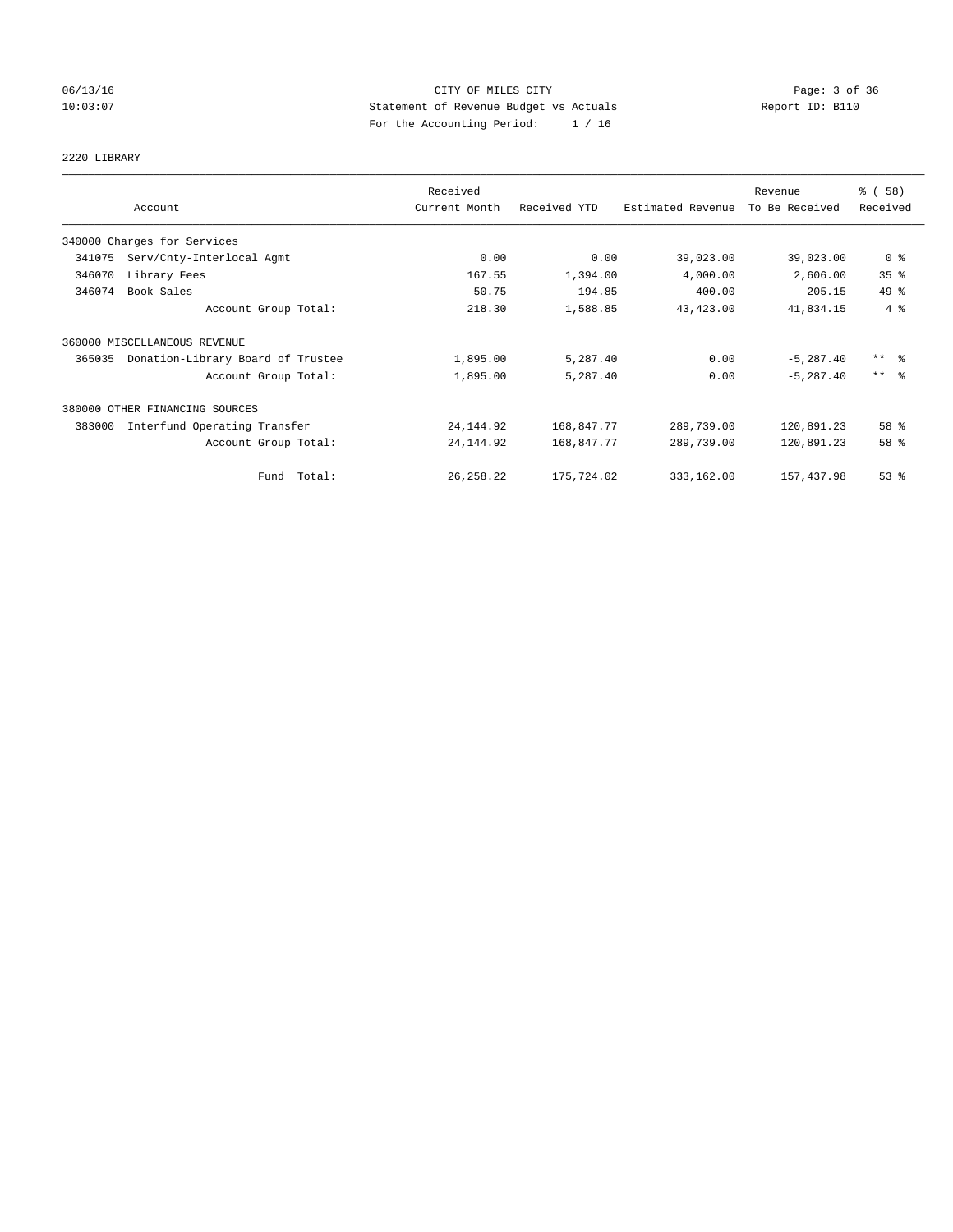## 06/13/16 CITY OF MILES CITY Page: 4 of 36 10:03:07 Statement of Revenue Budget vs Actuals Report ID: B110 For the Accounting Period: 1 / 16

2260 EMERGENCY DISASTER

|              | Account                                | Received<br>Current Month | Received YTD | Estimated Revenue To Be Received | Revenue  | 8 ( 58 )<br>Received |
|--------------|----------------------------------------|---------------------------|--------------|----------------------------------|----------|----------------------|
| 310000 TAXES |                                        |                           |              |                                  |          |                      |
| 312000       | Penalty & Interest on Delinquent Taxes | 3.14                      | 17.34        | 0.00                             | $-17.34$ | $***$ $\frac{6}{10}$ |
|              | Account Group Total:                   | 3.14                      | 17.34        | 0.00                             | $-17.34$ | $***$ $\frac{6}{10}$ |
|              | Fund Total:                            | 3.14                      | 17.34        | 0.00                             | $-17.34$ | $***$ $\frac{6}{10}$ |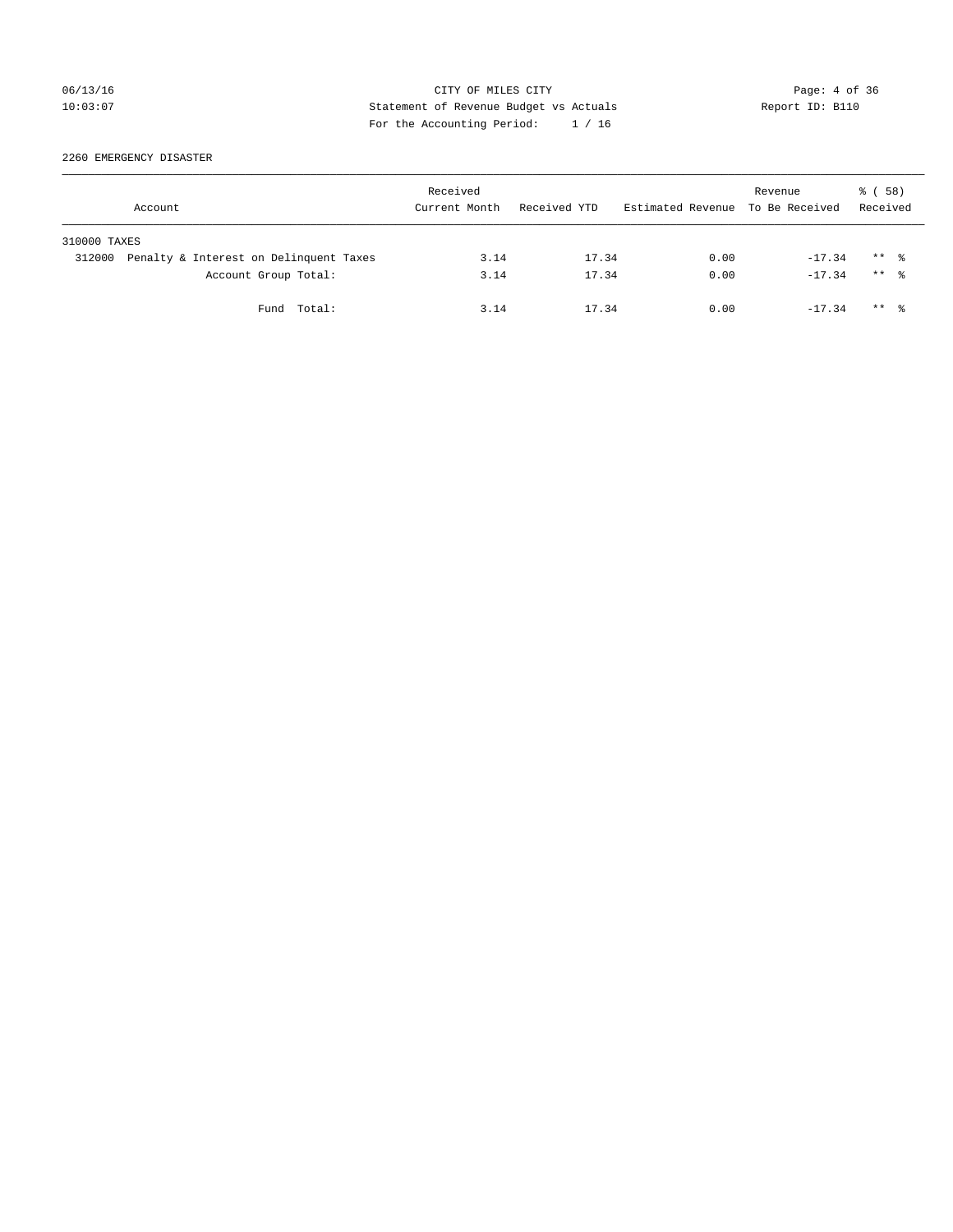## 06/13/16 CITY OF MILES CITY Page: 5 of 36 10:03:07 Statement of Revenue Budget vs Actuals Report ID: B110 For the Accounting Period: 1 / 16

### 2270 Health

|                                        | Received      |              |                   | Revenue        | % (58)             |
|----------------------------------------|---------------|--------------|-------------------|----------------|--------------------|
| Account                                | Current Month | Received YTD | Estimated Revenue | To Be Received | Received           |
| 340000 Charges for Services            |               |              |                   |                |                    |
| Health Inspection Fees<br>344030       | 0.00          | 5,348.50     | 20,000.00         | 14,651.50      | $27$ $\frac{6}{3}$ |
| Account Group Total:                   | 0.00          | 5,348.50     | 20,000.00         | 14,651.50      | $27$ $%$           |
| 380000 OTHER FINANCING SOURCES         |               |              |                   |                |                    |
| Interfund Operating Transfer<br>383000 | 0.00          | 16,500.00    | 16,500.00         | 0.00           | $100*$             |
| Account Group Total:                   | 0.00          | 16,500.00    | 16,500.00         | 0.00           | $100*$             |
| Total:<br>Fund                         | 0.00          | 21,848.50    | 36,500.00         | 14,651.50      | 60 %               |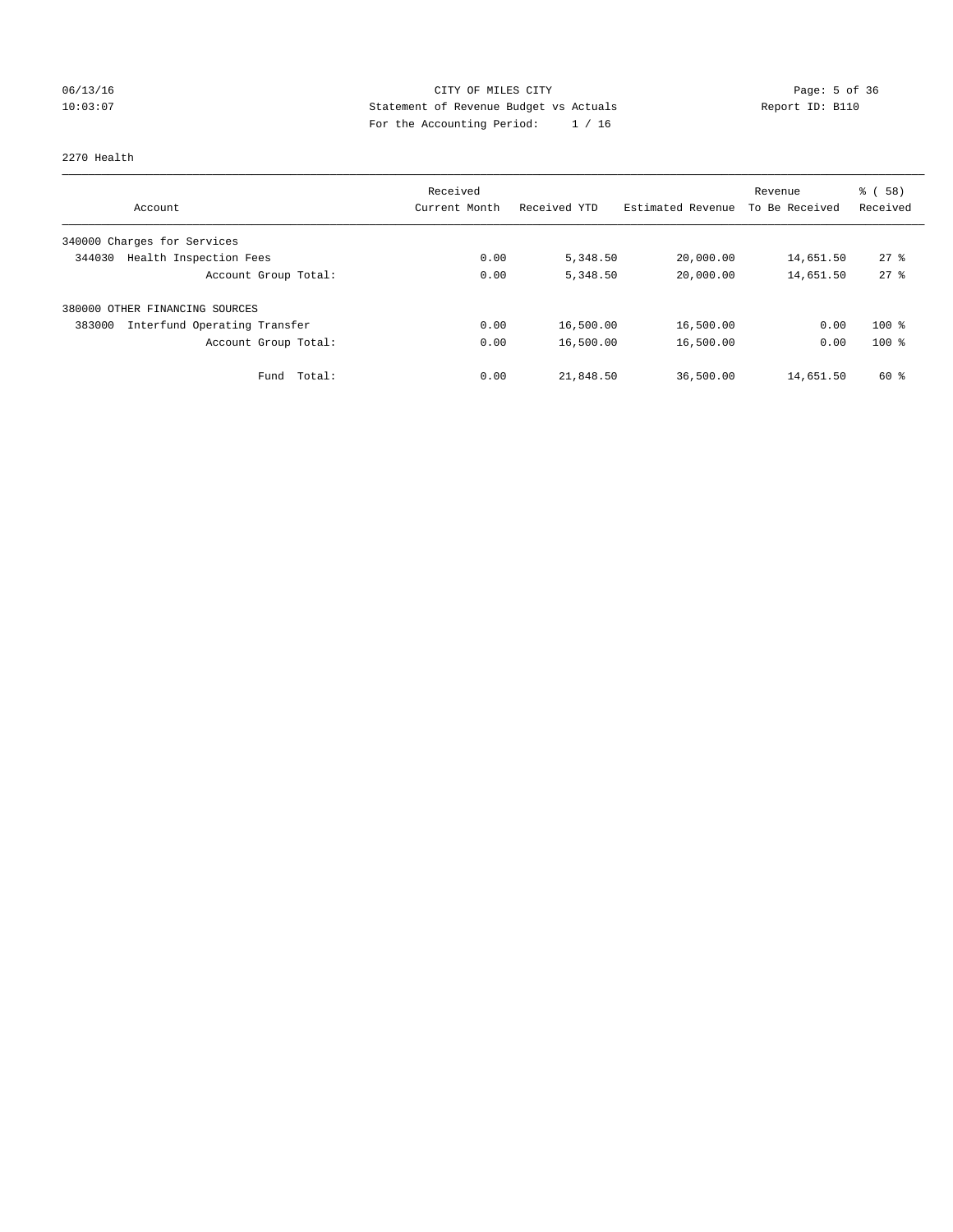## 06/13/16 CITY OF MILES CITY Page: 6 of 36 10:03:07 Statement of Revenue Budget vs Actuals Report ID: B110 For the Accounting Period: 1 / 16

### 2310 TIFD-Downtown

| Account                                | Received<br>Current Month | Received YTD | Estimated Revenue | Revenue<br>To Be Received | 8 ( 58 )<br>Received |
|----------------------------------------|---------------------------|--------------|-------------------|---------------------------|----------------------|
| 380000 OTHER FINANCING SOURCES         |                           |              |                   |                           |                      |
| Interfund Operating Transfer<br>383000 | 0.00                      | 0.00         | 12,000.00         | 12,000.00                 | 0 %                  |
| Account Group Total:                   | 0.00                      | 0.00         | 12,000.00         | 12,000.00                 | 0 <sup>8</sup>       |
| Total:<br>Fund                         | 0.00                      | 0.00         | 12,000.00         | 12,000.00                 | 0 %                  |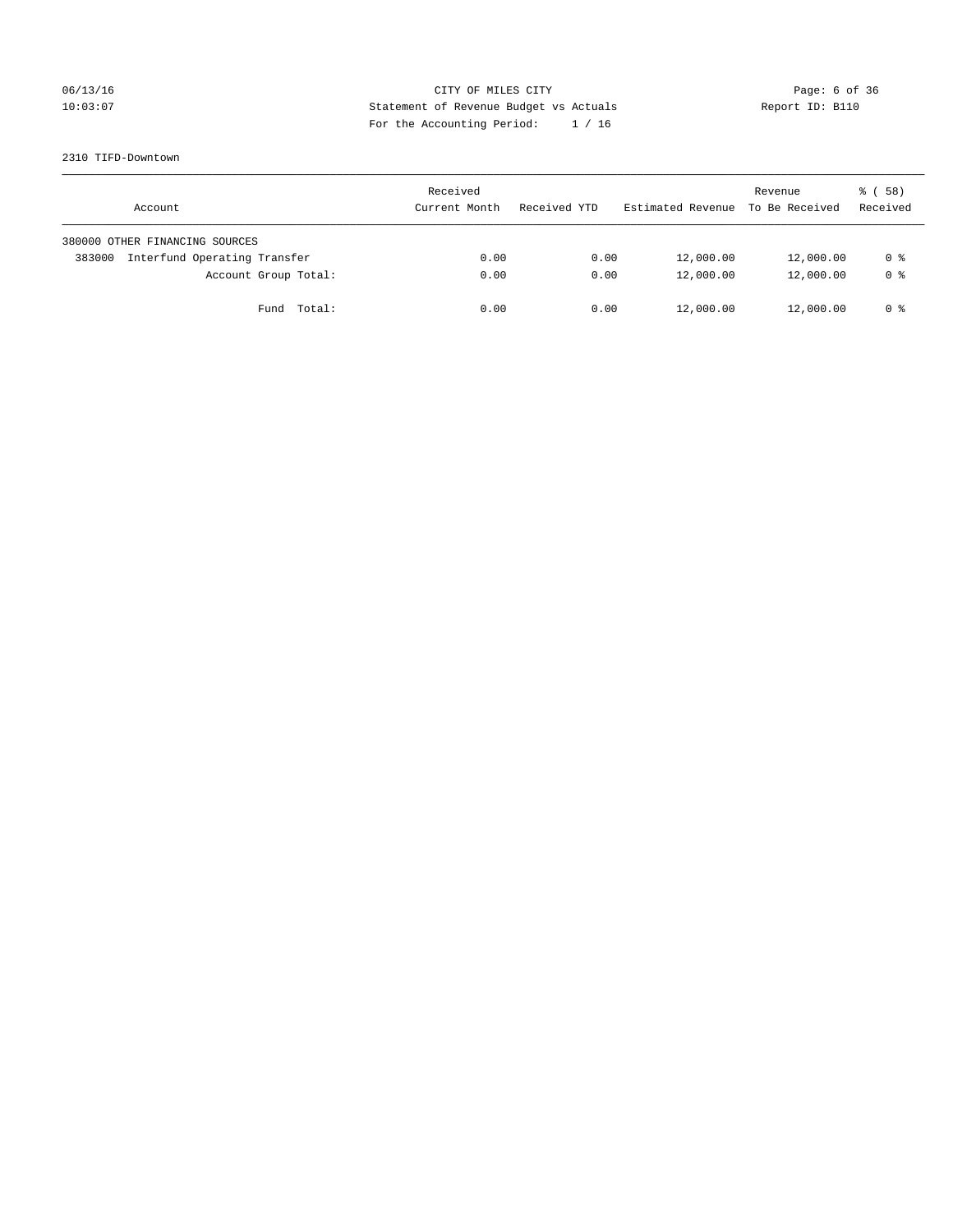## 06/13/16 CITY OF MILES CITY Page: 7 of 36 10:03:07 Statement of Revenue Budget vs Actuals Report ID: B110 For the Accounting Period: 1 / 16

2350 Local Government/Study Commission

|              | Account                 |             | Received<br>Current Month |       | Received YTD | Estimated Revenue | Revenue<br>To Be Received | 8 ( 58 )<br>Received |
|--------------|-------------------------|-------------|---------------------------|-------|--------------|-------------------|---------------------------|----------------------|
| 310000 TAXES |                         |             |                           |       |              |                   |                           |                      |
| 311010       | Real Property Taxes     |             |                           | 70.61 | 4,781.76     | 11,739.00         | 6,957.24                  | $41*$                |
| 311020       | Personal Property Taxes |             |                           | 1.07  | 17.99        | 0.00              | $-17.99$                  | $***$ %              |
|              | Account Group Total:    |             |                           | 71.68 | 4,799.75     | 11,739.00         | 6,939.25                  | $41*$                |
|              |                         | Fund Total: |                           | 71.68 | 4,799.75     | 11,739.00         | 6,939.25                  | $41*$                |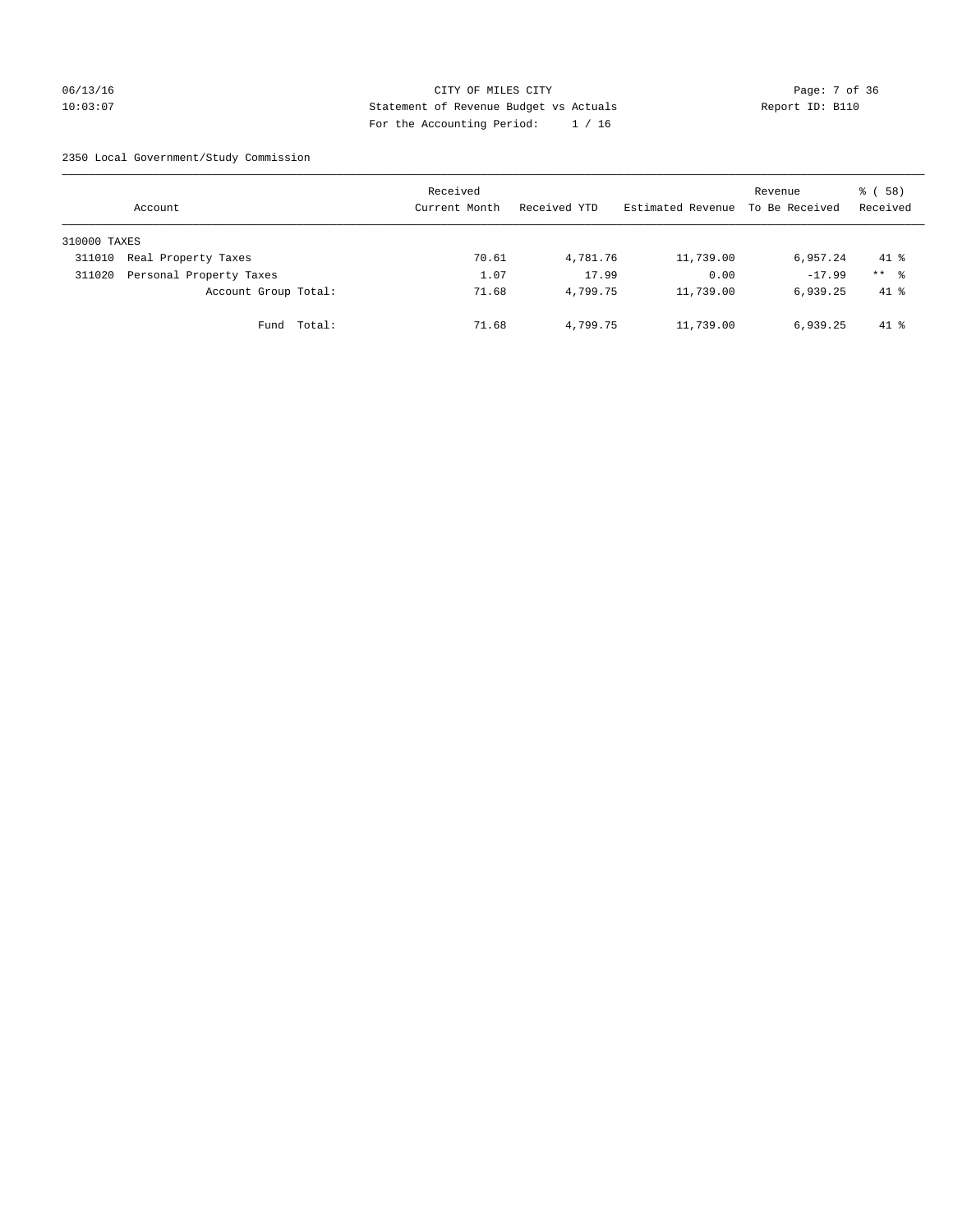## 06/13/16 CITY OF MILES CITY Page: 8 of 36 10:03:07 Statement of Revenue Budget vs Actuals Report ID: B110 For the Accounting Period: 1 / 16

2372 Permissive Medical Levy

|              | Account                                | Received<br>Current Month | Received YTD | Estimated Revenue | Revenue<br>To Be Received | 8 ( 58 )<br>Received |
|--------------|----------------------------------------|---------------------------|--------------|-------------------|---------------------------|----------------------|
| 310000 TAXES |                                        |                           |              |                   |                           |                      |
| 311010       | Real Property Taxes                    | 1,396.80                  | 92,753.28    | 161,539.00        | 68,785.72                 | $57$ $\frac{6}{3}$   |
| 311020       | Personal Property Taxes                | 24.34                     | 412.38       | 5,272.00          | 4,859.62                  | 8 %                  |
| 312000       | Penalty & Interest on Delinquent Taxes | 11.00                     | 60.74        | 0.00              | $-60.74$                  | $***$ $\frac{6}{5}$  |
|              | Account Group Total:                   | 1,432.14                  | 93,226.40    | 166,811.00        | 73,584.60                 | $56$ $\frac{6}{3}$   |
|              | Fund Total:                            | 1,432.14                  | 93,226.40    | 166,811.00        | 73,584.60                 | $56$ $\frac{6}{3}$   |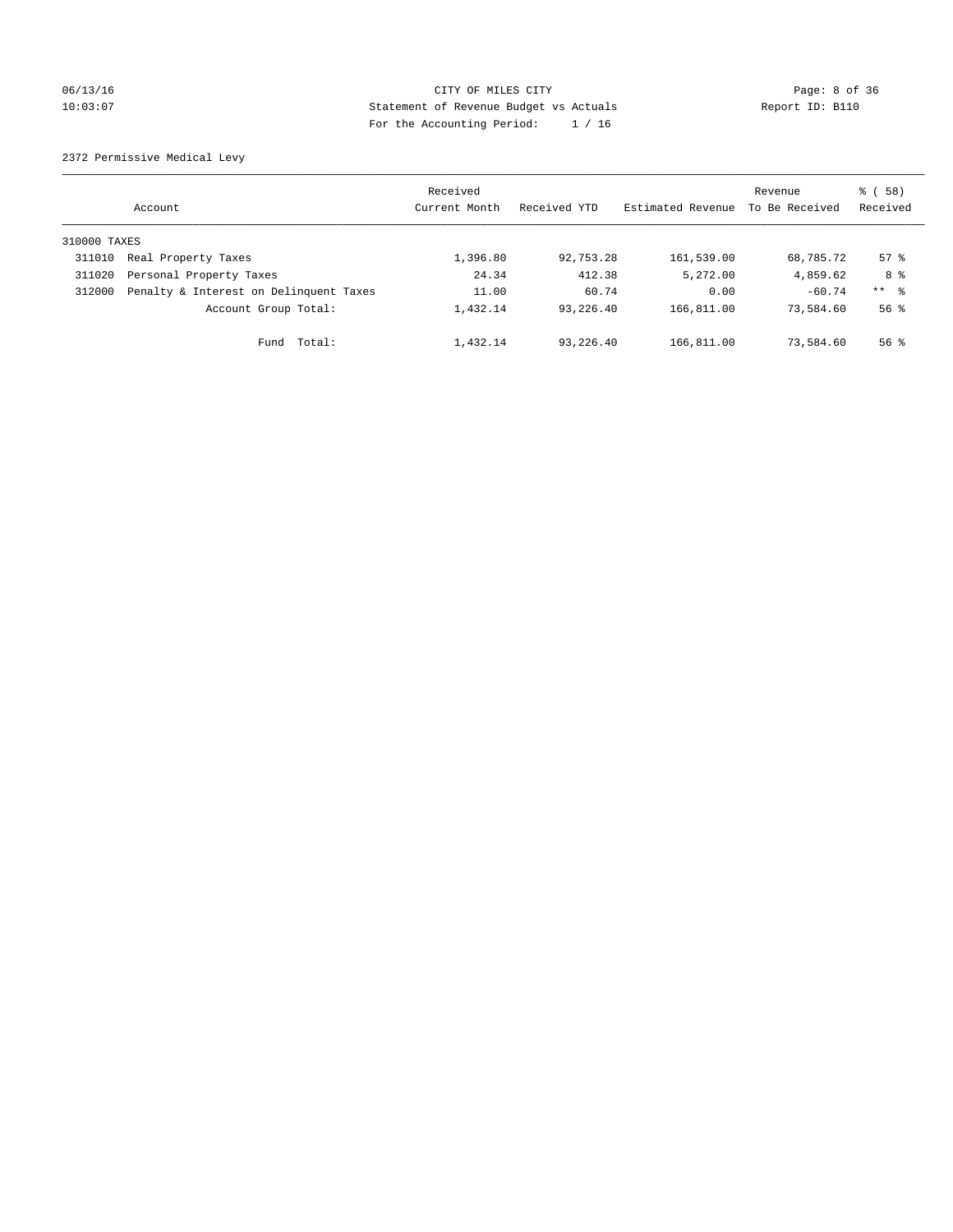### 06/13/16 CITY OF MILES CITY Page: 9 of 36 10:03:07 Statement of Revenue Budget vs Actuals Report ID: B110 For the Accounting Period: 1 / 16

### 2394 BUILDING CODE ENFORCEMENT

| Account                              | Received<br>Current Month | Received YTD | Estimated Revenue | Revenue<br>To Be Received | 8 ( 58 )<br>Received |
|--------------------------------------|---------------------------|--------------|-------------------|---------------------------|----------------------|
| 320000 LICENSES AND PERMITS          |                           |              |                   |                           |                      |
| Building & Related Permits<br>323010 | 5,125.10                  | 45,514.91    | 75,000.00         | 29,485.09                 | 61 %                 |
| Account Group Total:                 | 5,125.10                  | 45,514.91    | 75,000.00         | 29,485.09                 | 61 %                 |
| Fund Total:                          | 5,125.10                  | 45,514.91    | 75,000.00         | 29,485.09                 | 61 %                 |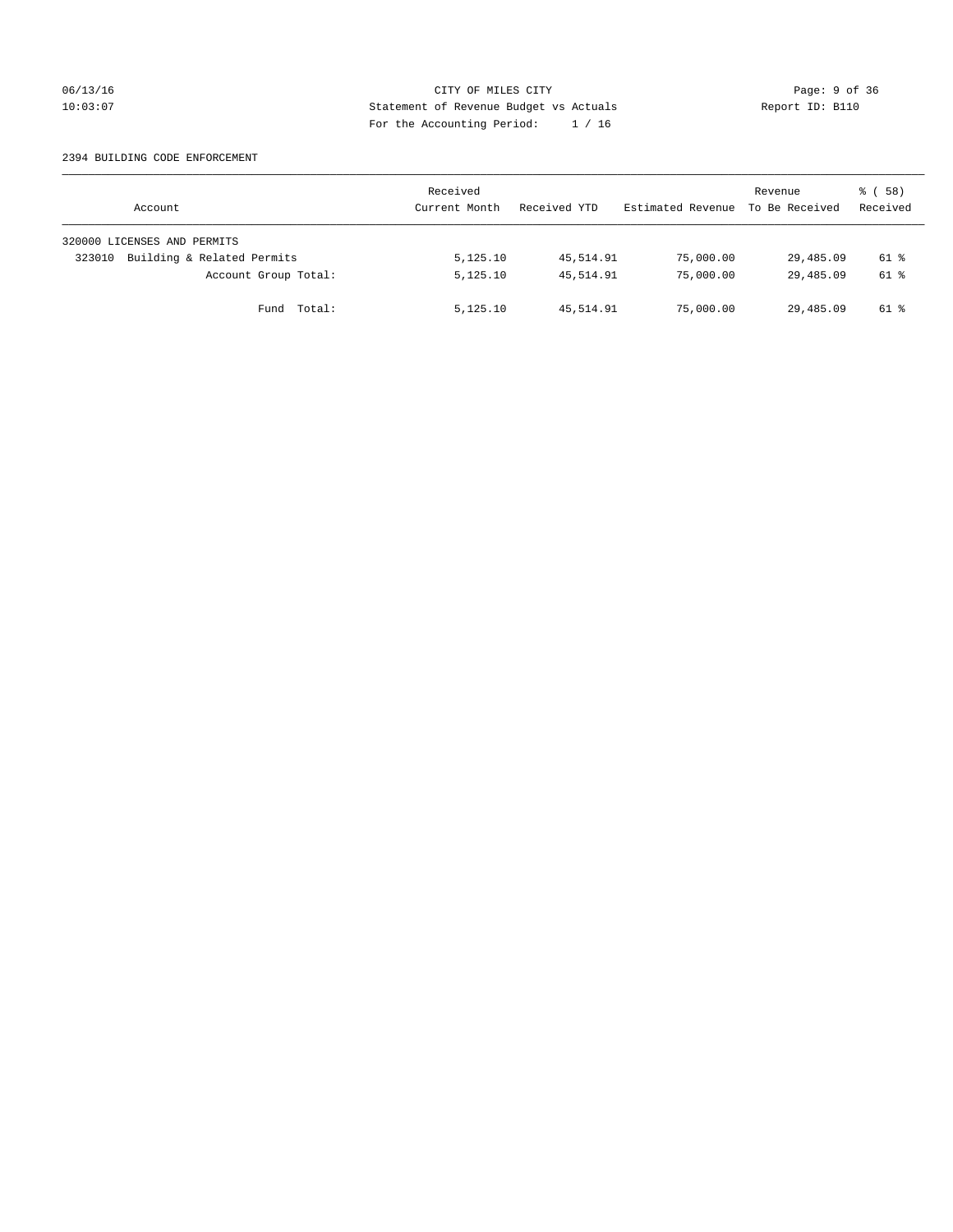## 06/13/16 Page: 10 of 36 10:03:07 Statement of Revenue Budget vs Actuals Report ID: B110 For the Accounting Period: 1 / 16

2400 LTG M D#165-(Gen City)

|                                                    | Received      |              |                   | Revenue        | % (58)         |
|----------------------------------------------------|---------------|--------------|-------------------|----------------|----------------|
| Account                                            | Current Month | Received YTD | Estimated Revenue | To Be Received | Received       |
| 360000 MISCELLANEOUS REVENUE                       |               |              |                   |                |                |
| 363010<br>Maintenance Assessments                  | 1,750.72      | 102,751.98   | 168,599.00        | 65,847.02      | 61 %           |
| 363040<br>Penalty & Interest on Deling Assessments | 46.07         | 325.38       | 500.00            | 174.62         | 65 %           |
| Account Group Total:                               | 1,796.79      | 103,077.36   | 169,099.00        | 66,021.64      | 61 %           |
| 370000 INVESTMENT EARNINGS                         |               |              |                   |                |                |
| 371010<br>Investment Earnings                      | 0.00          | 0.00         | 100.00            | 100.00         | 0 %            |
| Account Group Total:                               | 0.00          | 0.00         | 100.00            | 100.00         | 0 <sup>8</sup> |
| Total:<br>Fund                                     | 1,796.79      | 103,077.36   | 169,199.00        | 66,121.64      | 61 %           |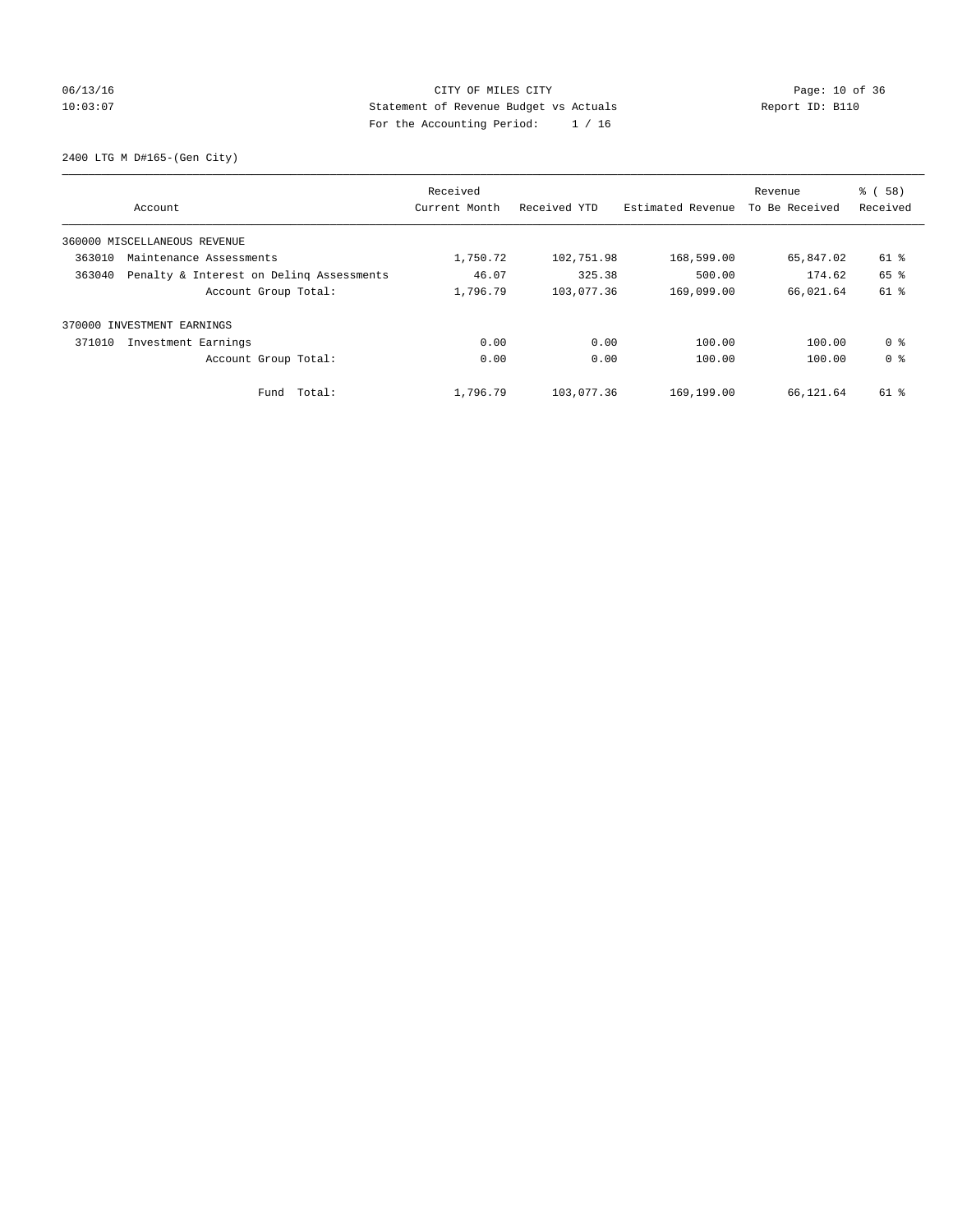## 06/13/16 Page: 11 of 36 10:03:07 Statement of Revenue Budget vs Actuals Report ID: B110 For the Accounting Period: 1 / 16

2420 LTG M D#167-(MilesAddn Etc)

|        | Account                                  | Received<br>Current Month | Received YTD | Estimated Revenue | Revenue<br>To Be Received | 8 ( 58 )<br>Received |
|--------|------------------------------------------|---------------------------|--------------|-------------------|---------------------------|----------------------|
|        | 360000 MISCELLANEOUS REVENUE             |                           |              |                   |                           |                      |
| 363010 | Maintenance Assessments                  | 442.46                    | 18,368.30    | 31,557.00         | 13,188.70                 | 58 %                 |
| 363040 | Penalty & Interest on Deling Assessments | 12.07                     | 77.72        | 100.00            | 22.28                     | 78 %                 |
|        | Account Group Total:                     | 454.53                    | 18,446.02    | 31,657.00         | 13,210.98                 | 58 %                 |
|        | Fund Total:                              | 454.53                    | 18,446.02    | 31,657.00         | 13,210.98                 | $58*$                |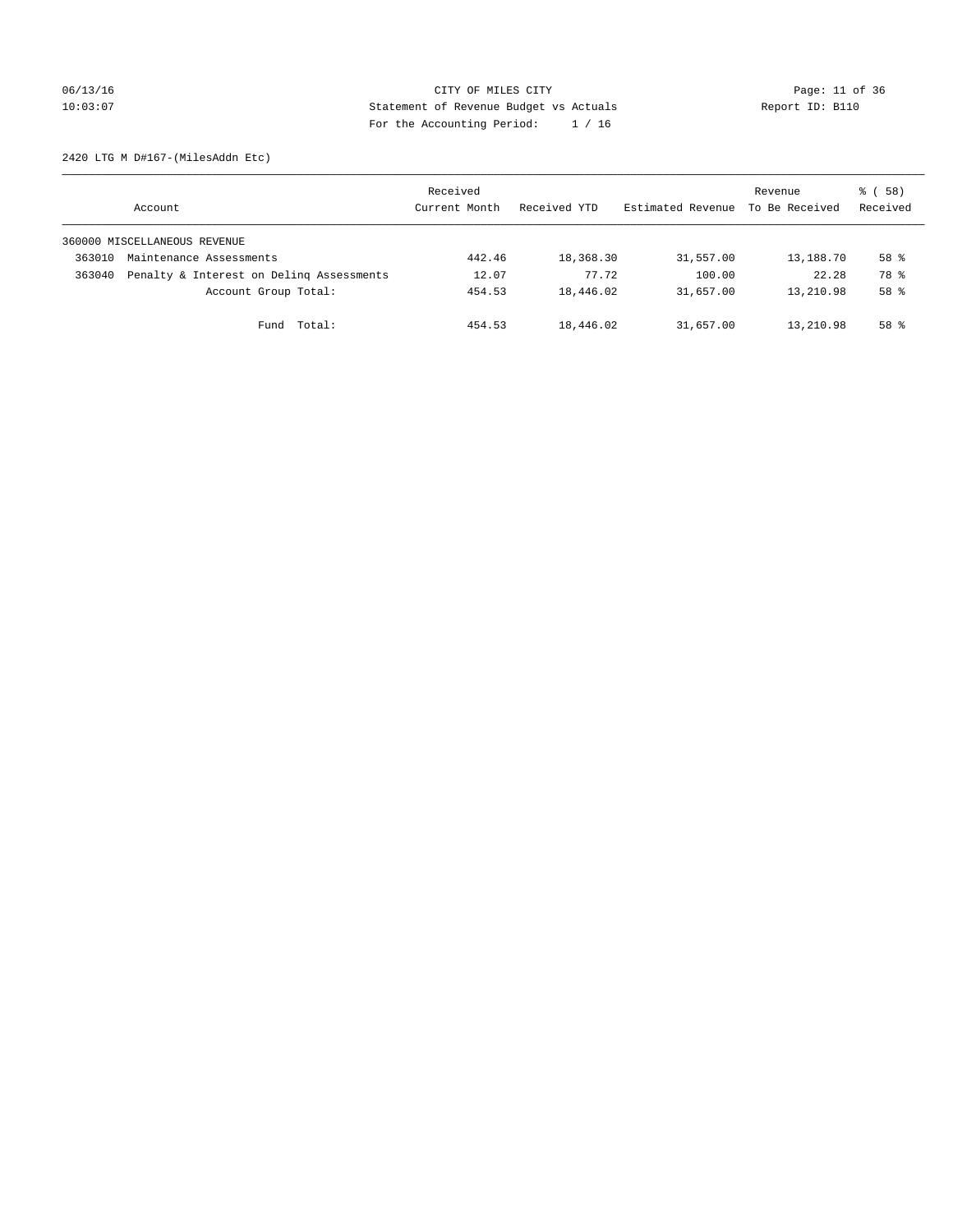## 06/13/16 Page: 12 of 36 10:03:07 Statement of Revenue Budget vs Actuals Report ID: B110 For the Accounting Period: 1 / 16

2430 LTG M D#171-(Balsam Est)

|        | Account                                  | Received<br>Current Month | Received YTD | Estimated Revenue | Revenue<br>To Be Received | 8 ( 58 )<br>Received |
|--------|------------------------------------------|---------------------------|--------------|-------------------|---------------------------|----------------------|
|        | 360000 MISCELLANEOUS REVENUE             |                           |              |                   |                           |                      |
| 363010 | Maintenance Assessments                  | 0.00                      | 2,284.58     | 4,267.00          | 1,982.42                  | $54$ $\frac{6}{3}$   |
| 363040 | Penalty & Interest on Deling Assessments | 0.00                      | 0.79         | 0.00              | $-0.79$                   | $***$ $\frac{6}{5}$  |
|        | Account Group Total:                     | 0.00                      | 2,285.37     | 4,267.00          | 1,981.63                  | $54$ $\frac{6}{3}$   |
|        | Fund Total:                              | 0.00                      | 2,285.37     | 4,267.00          | 1,981.63                  | $54$ $\frac{6}{3}$   |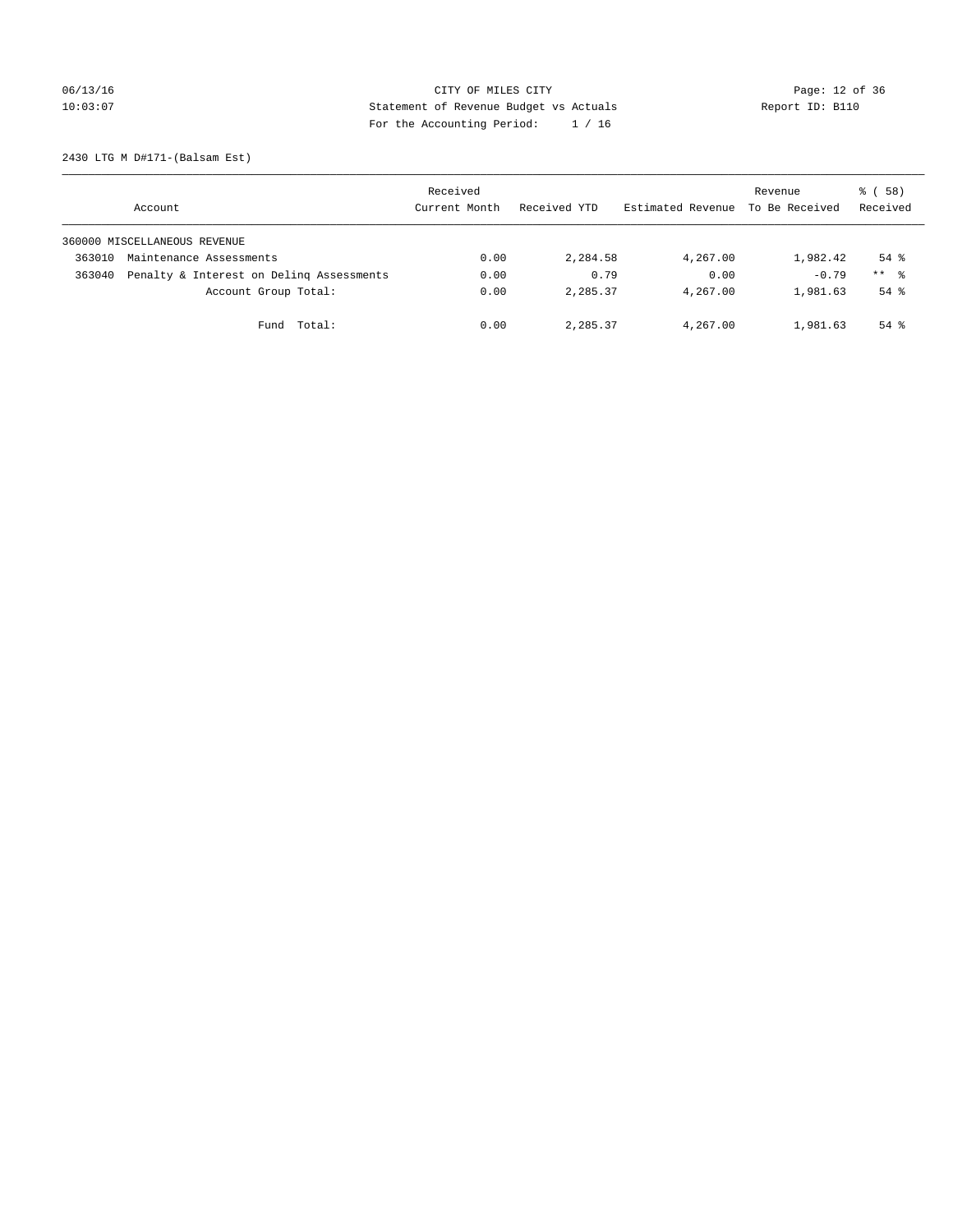## 06/13/16 Page: 13 of 36 10:03:07 Statement of Revenue Budget vs Actuals Report ID: B110 For the Accounting Period: 1 / 16

2440 LTG M D#172-(Main Str)

|        |                                          | Received      |              |                   | Revenue        | % (58)         |
|--------|------------------------------------------|---------------|--------------|-------------------|----------------|----------------|
|        | Account                                  | Current Month | Received YTD | Estimated Revenue | To Be Received | Received       |
|        | 360000 MISCELLANEOUS REVENUE             |               |              |                   |                |                |
| 363010 | Maintenance Assessments                  | 335.79        | 10,678.92    | 17,482.00         | 6,803.08       | 61 %           |
| 363040 | Penalty & Interest on Deling Assessments | 4.32          | 4.32         | 100.00            | 95.68          | $4 \text{ }$   |
|        | Account Group Total:                     | 340.11        | 10,683.24    | 17,582.00         | 6,898.76       | 61 %           |
| 370000 | INVESTMENT EARNINGS                      |               |              |                   |                |                |
| 371010 | Investment Earnings                      | 0.00          | 0.00         | 50.00             | 50.00          | 0 <sup>8</sup> |
|        | Account Group Total:                     | 0.00          | 0.00         | 50.00             | 50.00          | 0 <sup>8</sup> |
|        | Fund Total:                              | 340.11        | 10,683.24    | 17,632.00         | 6,948.76       | 61 %           |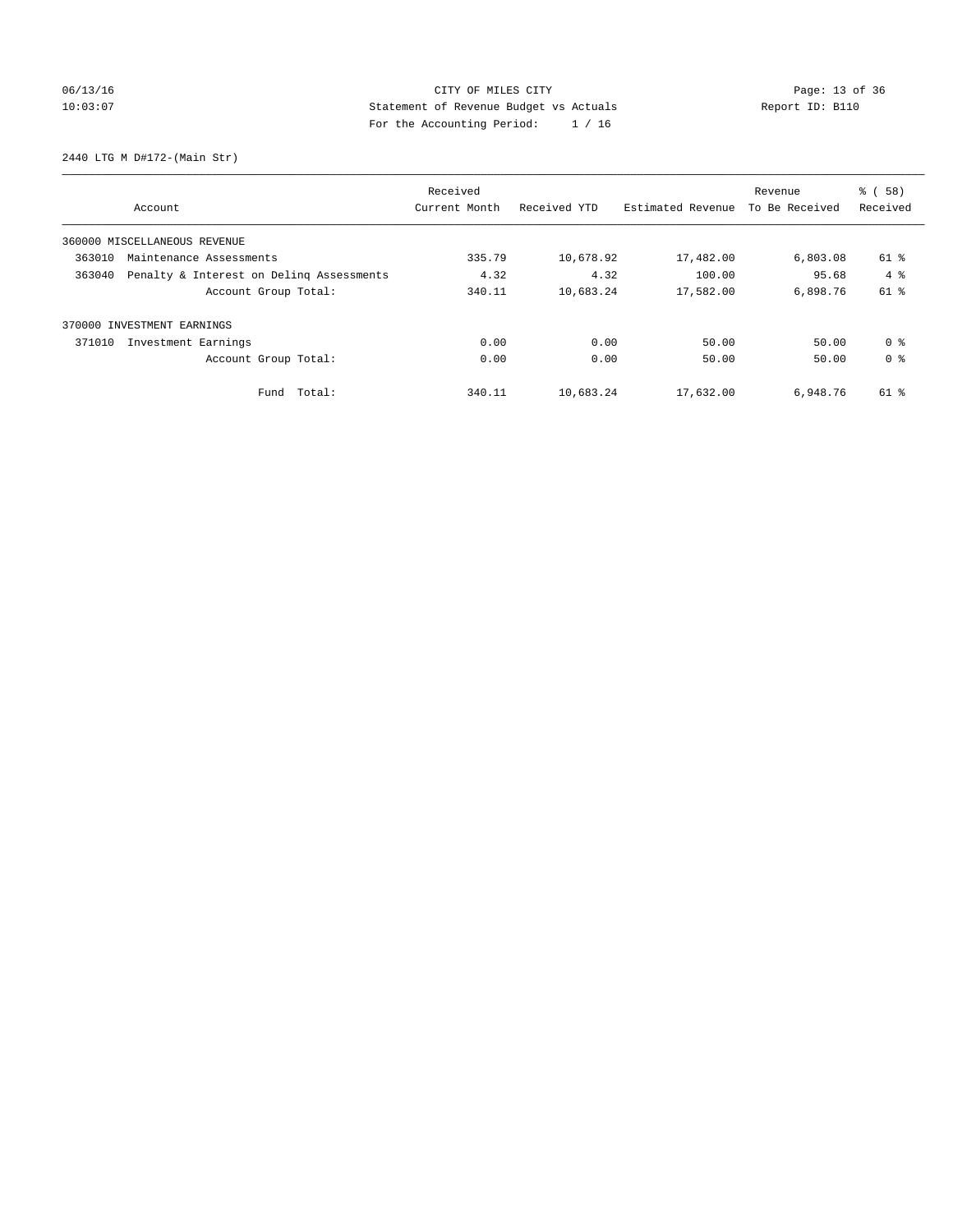## 06/13/16 Page: 14 of 36 10:03:07 Statement of Revenue Budget vs Actuals Report ID: B110 For the Accounting Period: 1 / 16

2450 LTG M D#195-(SG-Trico)

|        | Account                                  | Received<br>Current Month | Received YTD | Estimated Revenue | Revenue<br>To Be Received | 8 ( 58 )<br>Received |
|--------|------------------------------------------|---------------------------|--------------|-------------------|---------------------------|----------------------|
|        | 360000 MISCELLANEOUS REVENUE             |                           |              |                   |                           |                      |
| 363010 | Maintenance Assessments                  | 29.94                     | 2,739.67     | 5,319.00          | 2,579.33                  | $52*$                |
| 363040 | Penalty & Interest on Deling Assessments | 0.39                      | 2.56         | 0.00              | $-2.56$                   | $***$ $\frac{6}{5}$  |
|        | Account Group Total:                     | 30.33                     | 2.742.23     | 5,319.00          | 2,576.77                  | $52*$                |
|        | Fund Total:                              | 30.33                     | 2,742.23     | 5,319.00          | 2,576.77                  | $52$ $\frac{6}{3}$   |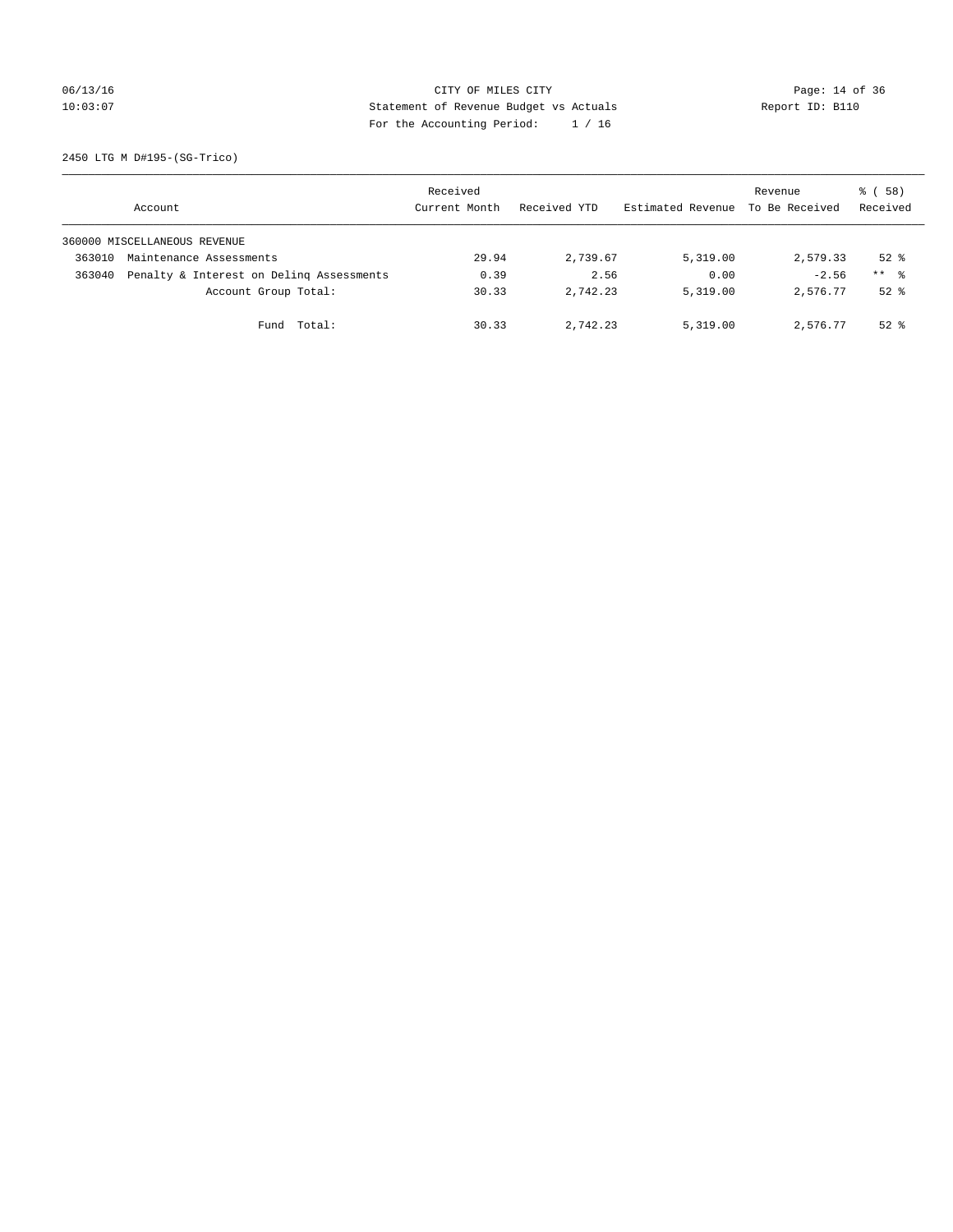## 06/13/16 Page: 15 of 36 10:03:07 Statement of Revenue Budget vs Actuals Report ID: B110 For the Accounting Period: 1 / 16

2470 LTG M D#202-(SG-MDU&NV)

|        | Account                                  | Received<br>Current Month | Received YTD | Estimated Revenue | Revenue<br>To Be Received | 8 ( 58 )<br>Received |
|--------|------------------------------------------|---------------------------|--------------|-------------------|---------------------------|----------------------|
|        | 360000 MISCELLANEOUS REVENUE             |                           |              |                   |                           |                      |
| 363010 | Maintenance Assessments                  | 133.08                    | 4,327.54     | 7,614.00          | 3,286.46                  | 57%                  |
| 363040 | Penalty & Interest on Deling Assessments | 1.71                      | 14.42        | 10.00             | $-4.42$                   | $144$ $%$            |
|        | Account Group Total:                     | 134.79                    | 4,341.96     | 7,624,00          | 3,282.04                  | 57%                  |
|        | Fund Total:                              | 134.79                    | 4,341.96     | 7,624.00          | 3,282.04                  | 57%                  |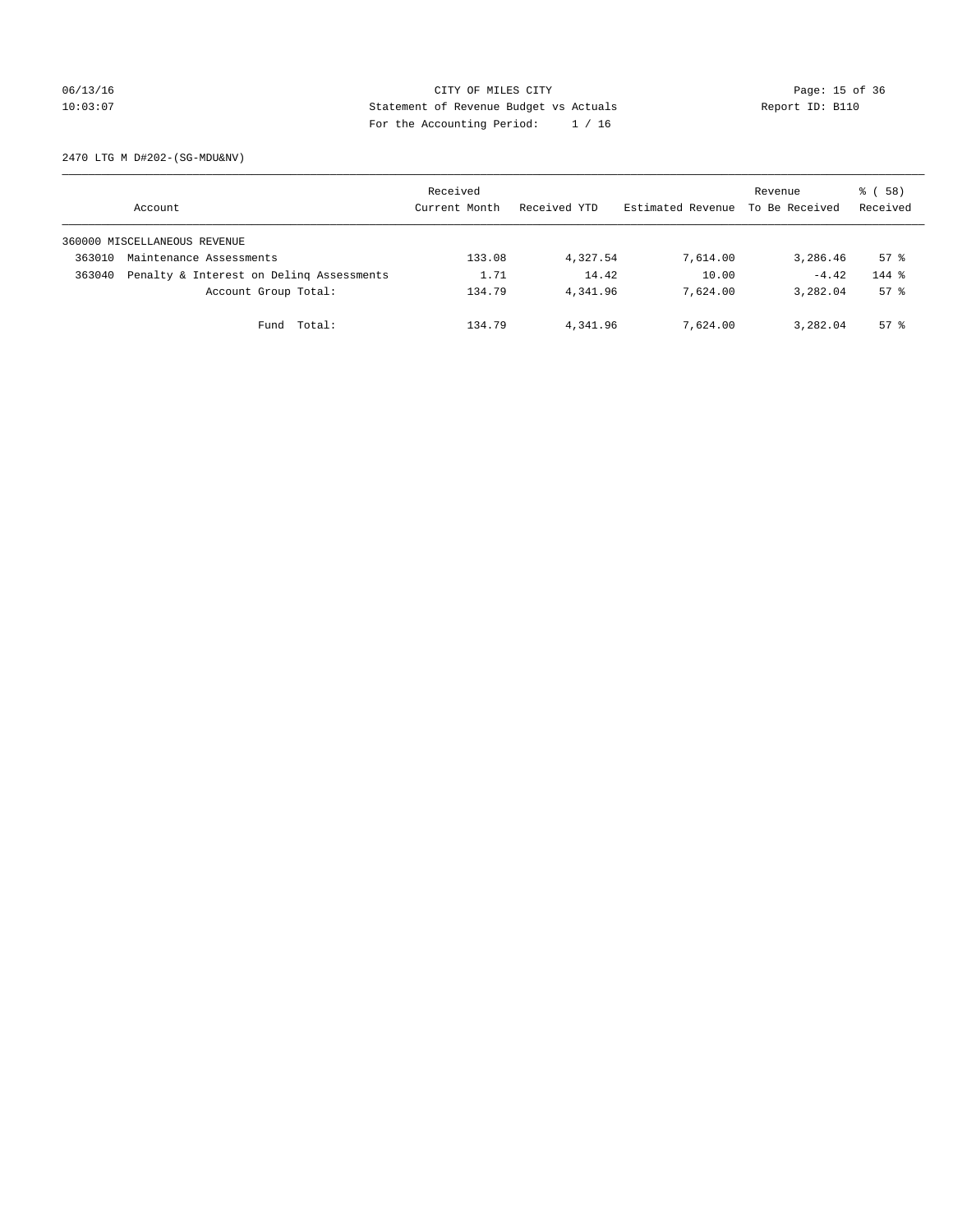## 06/13/16 Page: 16 of 36 10:03:07 Statement of Revenue Budget vs Actuals Report ID: B110 For the Accounting Period: 1 / 16

2480 LTG M M#173-(Milestown Estates)

|        | Account                                  | Received<br>Current Month | Received YTD | Estimated Revenue | Revenue<br>To Be Received | 8 ( 58 )<br>Received |
|--------|------------------------------------------|---------------------------|--------------|-------------------|---------------------------|----------------------|
|        | 360000 MISCELLANEOUS REVENUE             |                           |              |                   |                           |                      |
| 363010 | Maintenance Assessments                  | 65.70                     | 1,444.13     | 1,701.00          | 256.87                    | 85%                  |
| 363040 | Penalty & Interest on Deling Assessments | 0.85                      | 6.07         | 0.00              | $-6.07$                   | $***$ %              |
|        | Account Group Total:                     | 66.55                     | 1,450.20     | 1,701.00          | 250.80                    | 85%                  |
|        | Fund Total:                              | 66.55                     | 1,450.20     | 1,701.00          | 250.80                    | 85%                  |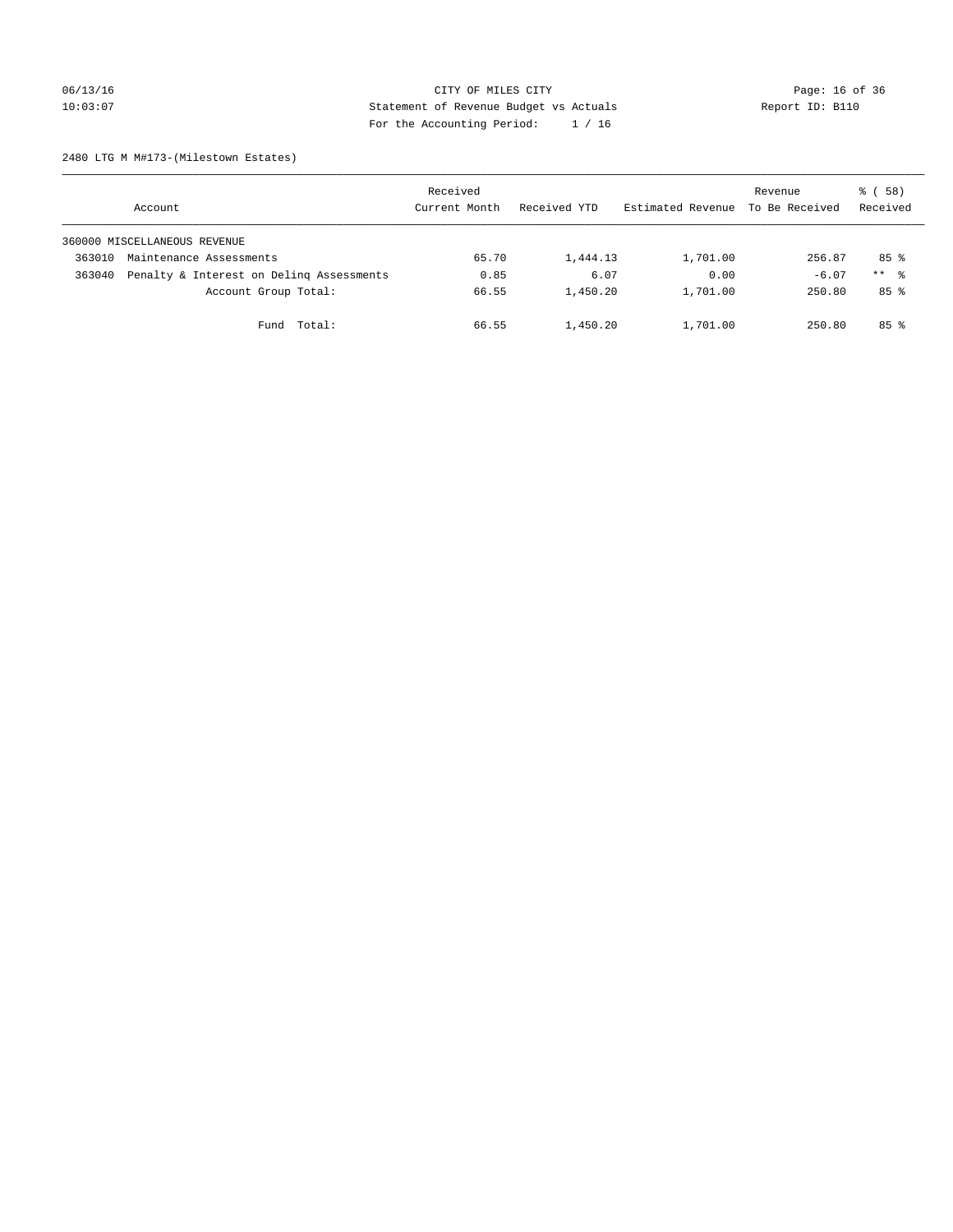## 06/13/16 Page: 17 of 36 10:03:07 Statement of Revenue Budget vs Actuals Report ID: B110 For the Accounting Period: 1 / 16

2510 STR MAINT DIST #204

|        |                                          | Received      |              |                   | Revenue        | % (58)         |
|--------|------------------------------------------|---------------|--------------|-------------------|----------------|----------------|
|        | Account                                  | Current Month | Received YTD | Estimated Revenue | To Be Received | Received       |
|        | 360000 MISCELLANEOUS REVENUE             |               |              |                   |                |                |
| 362020 | MISC REVENUE                             | 0.00          | 59,703.00    | 59,703.00         | 0.00           | 100 %          |
| 363010 | Maintenance Assessments                  | 9,827.11      | 605,736.80   | 1,020,036.00      | 414,299.20     | 59 %           |
| 363040 | Penalty & Interest on Deling Assessments | 248.02        | 1,669.68     | 1,000.00          | $-669.68$      | $167$ %        |
|        | Account Group Total:                     | 10,075.13     | 667,109.48   | 1,080,739.00      | 413,629.52     | 62 %           |
| 370000 | INVESTMENT EARNINGS                      |               |              |                   |                |                |
| 371010 | Investment Earnings                      | 0.00          | 0.00         | 400.00            | 400.00         | 0 <sup>8</sup> |
|        | Account Group Total:                     | 0.00          | 0.00         | 400.00            | 400.00         | 0 <sup>8</sup> |
| 380000 | OTHER FINANCING SOURCES                  |               |              |                   |                |                |
| 383000 | Interfund Operating Transfer             | 0.00          | 0.00         | 90,327.00         | 90,327.00      | 0 <sup>8</sup> |
|        | Account Group Total:                     | 0.00          | 0.00         | 90,327.00         | 90,327.00      | 0 <sup>8</sup> |
|        | Total:<br>Fund                           | 10,075.13     | 667,109.48   | 1,171,466.00      | 504,356.52     | $57*$          |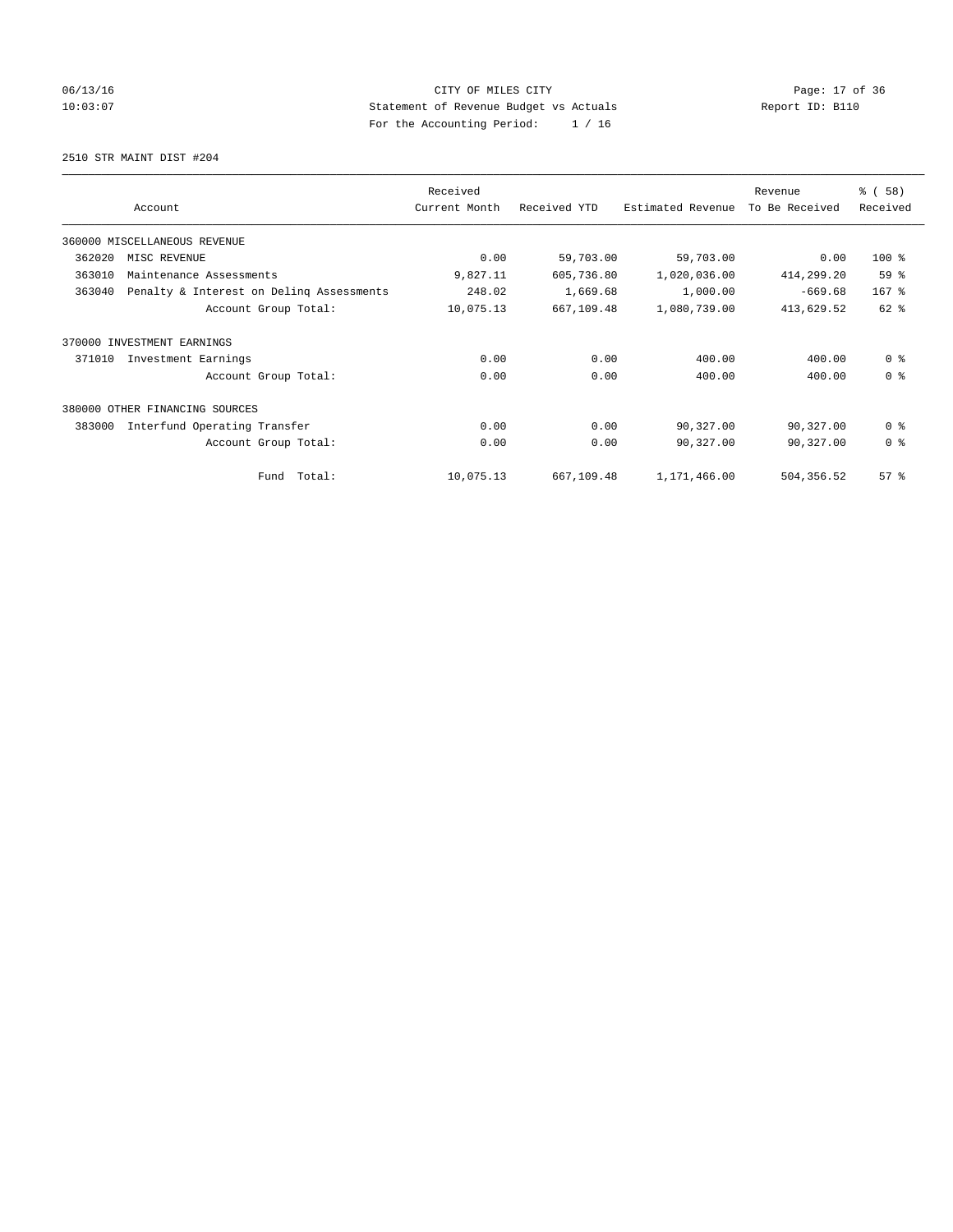06/13/16 Page: 18 of 36 10:03:07 Statement of Revenue Budget vs Actuals Report ID: B110 For the Accounting Period: 1 / 16

### 2520 STR MAINT DIST #205

|        | Account                                  | Received<br>Current Month | Received YTD | Estimated Revenue | Revenue<br>To Be Received | % (58)<br>Received |
|--------|------------------------------------------|---------------------------|--------------|-------------------|---------------------------|--------------------|
|        | 330000 INTERGOVERNMENTAL REVENUES        |                           |              |                   |                           |                    |
| 334001 | CTEP-SRTS- Safe route to school          | 0.00                      | 17,668.05    | 315,010.00        | 297, 341.95               | 6 %                |
|        | Account Group Total:                     | 0.00                      | 17,668.05    | 315,010.00        | 297, 341.95               | 6 %                |
|        | 360000 MISCELLANEOUS REVENUE             |                           |              |                   |                           |                    |
| 363010 | Maintenance Assessments                  | 2,624.38                  | 151,249.74   | 242,476.00        | 91,226.26                 | $62$ $%$           |
| 363040 | Penalty & Interest on Deling Assessments | 59.81                     | 576.03       | 1,000.00          | 423.97                    | 58 %               |
|        | Account Group Total:                     | 2,684.19                  | 151,825.77   | 243,476.00        | 91,650.23                 | $62$ $%$           |
|        | 370000 INVESTMENT EARNINGS               |                           |              |                   |                           |                    |
| 371010 | Investment Earnings                      | 0.00                      | 0.00         | 400.00            | 400.00                    | 0 <sup>8</sup>     |
|        | Account Group Total:                     | 0.00                      | 0.00         | 400.00            | 400.00                    | 0 <sup>8</sup>     |
|        | 380000 OTHER FINANCING SOURCES           |                           |              |                   |                           |                    |
| 383000 | Interfund Operating Transfer             | 0.00                      | 0.00         | 90,327.00         | 90,327.00                 | 0 <sup>8</sup>     |
|        | Account Group Total:                     | 0.00                      | 0.00         | 90,327.00         | 90,327.00                 | 0 <sup>8</sup>     |
|        | Fund Total:                              | 2,684.19                  | 169, 493.82  | 649,213.00        | 479,719.18                | 26%                |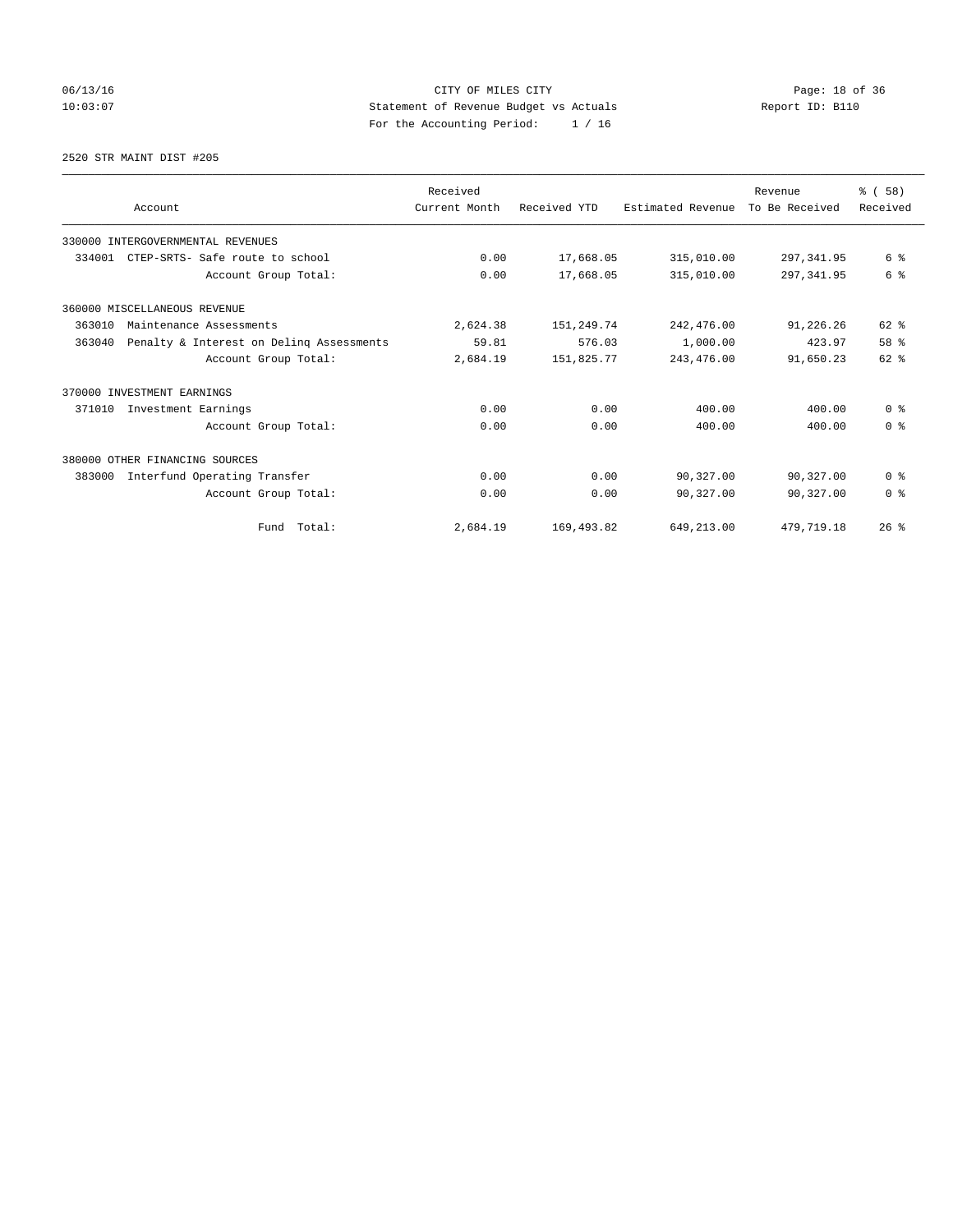### 06/13/16 Page: 19 of 36 10:03:07 Statement of Revenue Budget vs Actuals Report ID: B110 For the Accounting Period: 1 / 16

2540 STR MAINT DIST#207-(MILESTOWN ESTATES)

|        | Account                                  | Received<br>Current Month | Received YTD | Estimated Revenue | Revenue<br>To Be Received | 8 ( 58 )<br>Received |
|--------|------------------------------------------|---------------------------|--------------|-------------------|---------------------------|----------------------|
|        | 360000 MISCELLANEOUS REVENUE             |                           |              |                   |                           |                      |
| 363010 | Maintenance Assessments                  | 235.76                    | 5,225.79     | 6,464.00          | 1,238.21                  | $81$ %               |
| 363040 | Penalty & Interest on Deling Assessments | 3.02                      | 15.63        | 0.00              | $-15.63$                  | $***$ %              |
|        | Account Group Total:                     | 238.78                    | 5, 241, 42   | 6,464.00          | 1,222.58                  | $81$ %               |
|        | Total:<br>Fund                           | 238.78                    | 5,241.42     | 6,464.00          | 1,222.58                  | $81$ %               |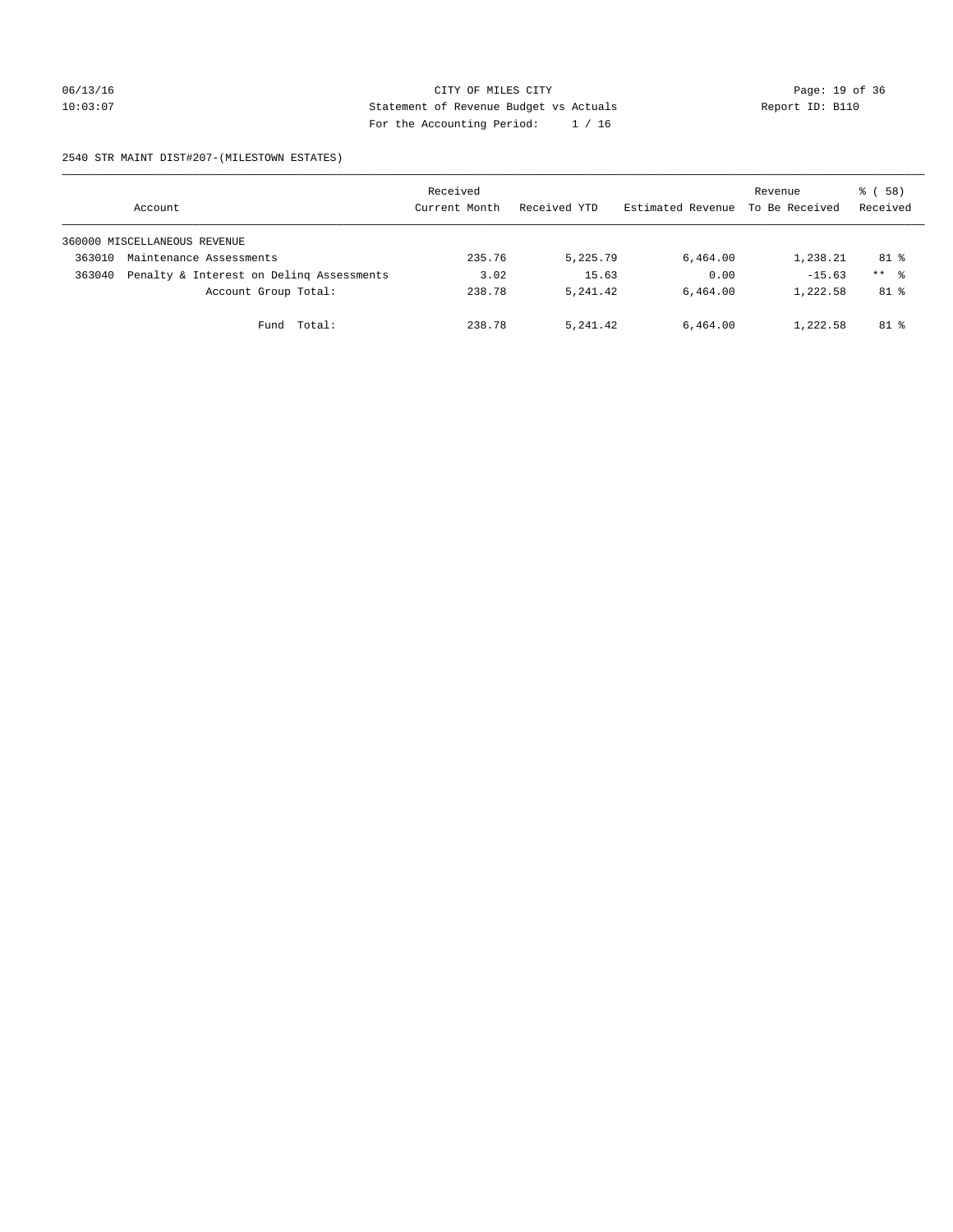## 06/13/16 Page: 20 of 36 10:03:07 Statement of Revenue Budget vs Actuals Report ID: B110 For the Accounting Period: 1 / 16

## 2701 Fire Grants

| Account                      | Received<br>Current Month | Received YTD | Estimated Revenue | Revenue<br>To Be Received | 8 ( 58 )<br>Received |
|------------------------------|---------------------------|--------------|-------------------|---------------------------|----------------------|
| 360000 MISCELLANEOUS REVENUE |                           |              |                   |                           |                      |
| 365040<br>DONATIONS-FIRE/AMB | 0.00                      | 0.00         | 1,000.00          | 1,000.00                  | 0 %                  |
| Account Group Total:         | 0.00                      | 0.00         | 1,000.00          | 1,000.00                  | 0 %                  |
| Fund Total:                  | 0.00                      | 0.00         | 1,000.00          | 1,000.00                  | 0 %                  |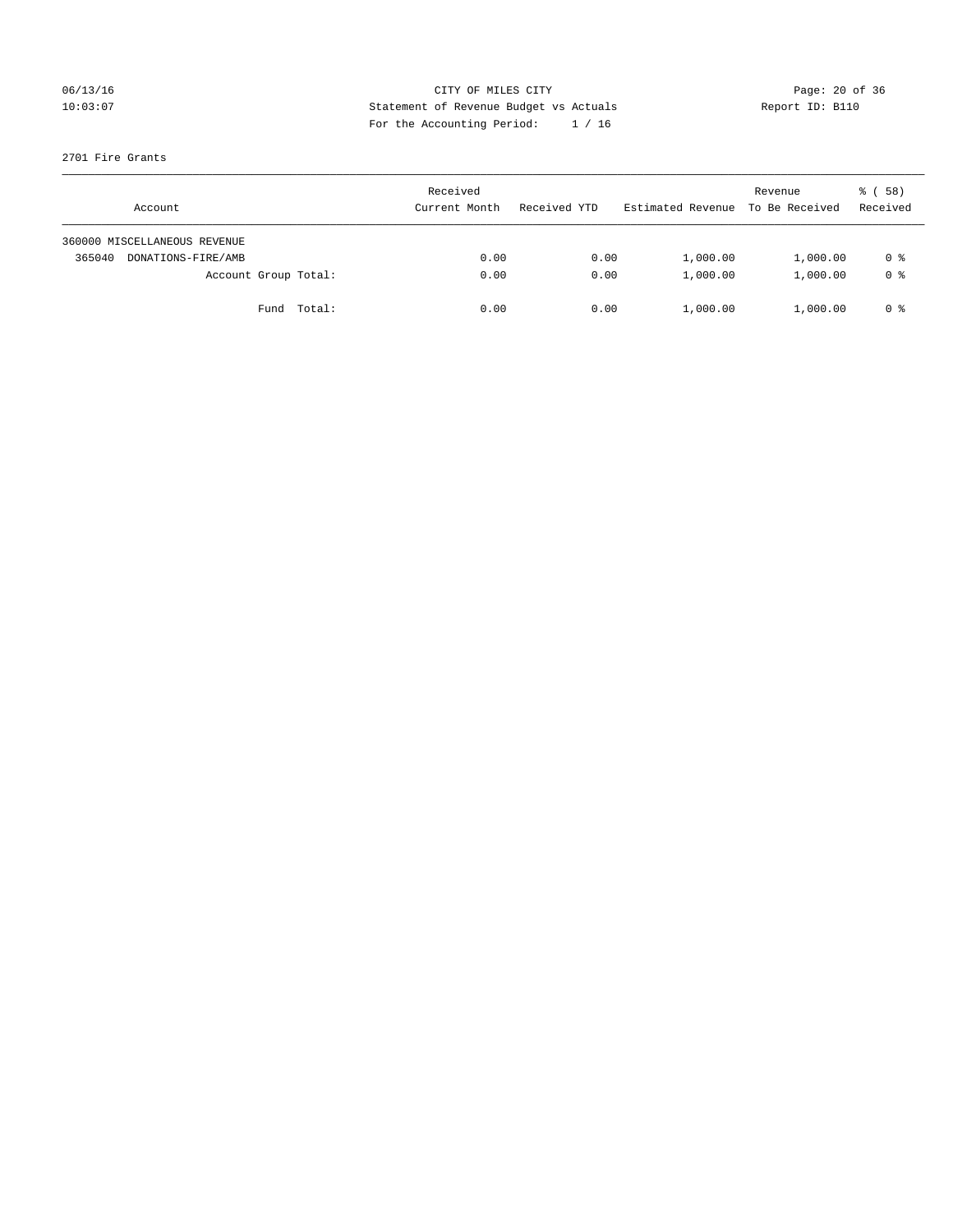## 06/13/16 Page: 21 of 36 10:03:07 Statement of Revenue Budget vs Actuals Report ID: B110 For the Accounting Period: 1 / 16

2820 GAS TAX

| Account                              | Received<br>Current Month | Received YTD | Estimated Revenue | Revenue<br>To Be Received | 8 ( 58 )<br>Received |
|--------------------------------------|---------------------------|--------------|-------------------|---------------------------|----------------------|
| 330000 INTERGOVERNMENTAL REVENUES    |                           |              |                   |                           |                      |
| Gasoline Tax Apportionment<br>335040 | 15,054.52                 | 105,381.64   | 180,654.00        | 75,272.36                 | 58 <sup>8</sup>      |
| Account Group Total:                 | 15,054.52                 | 105, 381, 64 | 180,654.00        | 75, 272, 36               | 58 <sup>8</sup>      |
| Fund Total:                          | 15,054.52                 | 105,381.64   | 180,654.00        | 75,272.36                 | 58 %                 |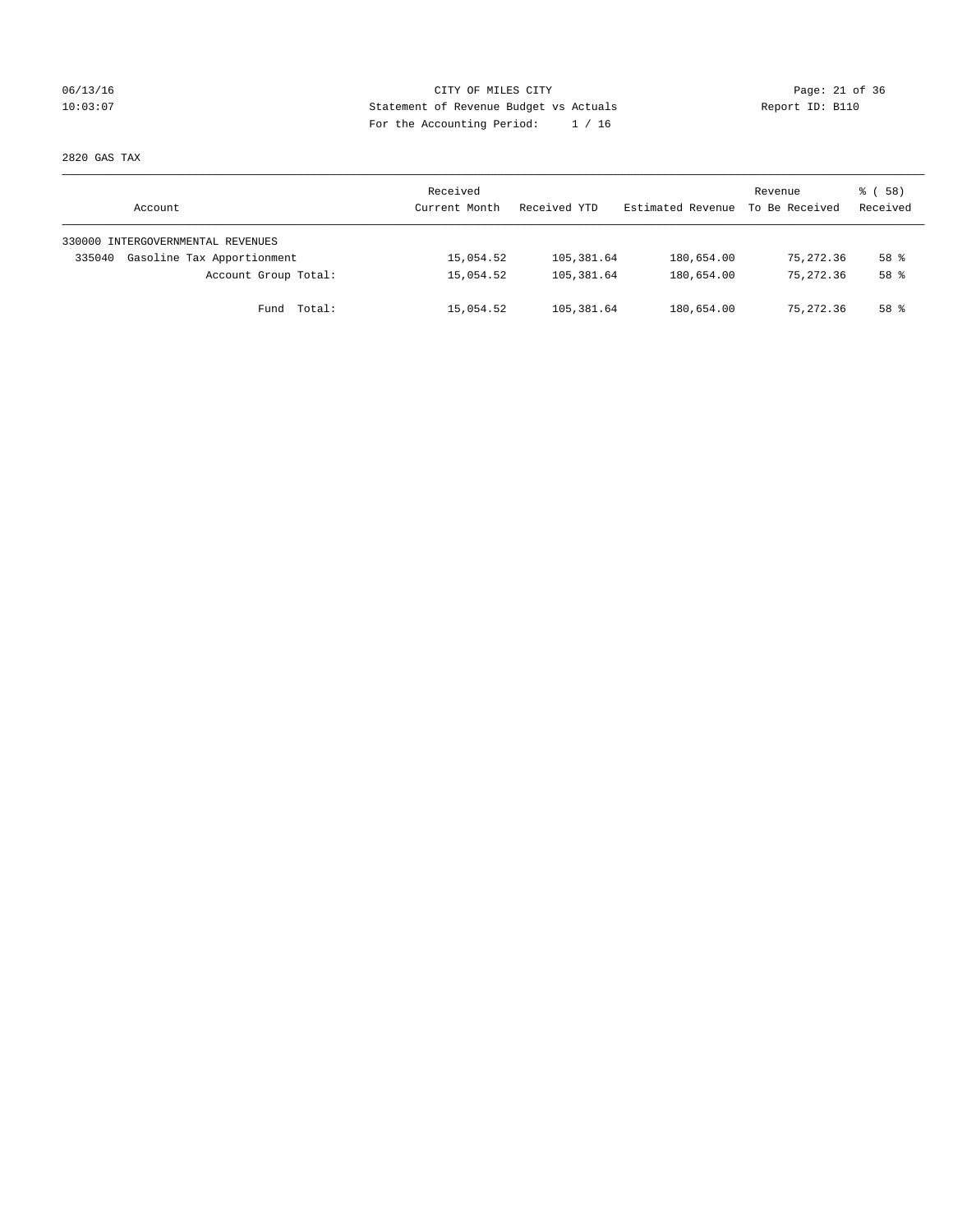## 06/13/16 Page: 22 of 36 10:03:07 Statement of Revenue Budget vs Actuals Report ID: B110 For the Accounting Period: 1 / 16

2850 911 EMERGENCY

| Account                           |                      | Received<br>Current Month | Received YTD | Estimated Revenue | Revenue<br>To Be Received | % (58)<br>Received |
|-----------------------------------|----------------------|---------------------------|--------------|-------------------|---------------------------|--------------------|
| 330000 INTERGOVERNMENTAL REVENUES |                      |                           |              |                   |                           |                    |
| Basic 911 Funds<br>335080         |                      | 0.00                      | 31,587.26    | 63,000.00         | 31, 412.74                | $50*$              |
| 335081<br>Enhanced 911 Funds      |                      | 0.00                      | 31,587.26    | 63,000.00         | 31, 412.74                | 50%                |
| 335082<br>911 - WIRELESS FUNDS    |                      | 0.00                      | 60,103.57    | 75,000.00         | 14,896.43                 | $80*$              |
|                                   | Account Group Total: | 0.00                      | 123, 278.09  | 201,000.00        | 77,721.91                 | 61 %               |
| 370000 INVESTMENT EARNINGS        |                      |                           |              |                   |                           |                    |
| 371010<br>Investment Earnings     |                      | 0.00                      | 0.00         | 200.00            | 200.00                    | 0 <sup>8</sup>     |
|                                   | Account Group Total: | 0.00                      | 0.00         | 200.00            | 200.00                    | 0 <sup>8</sup>     |
|                                   | Total:<br>Fund       | 0.00                      | 123, 278.09  | 201,200.00        | 77,921.91                 | $61*$              |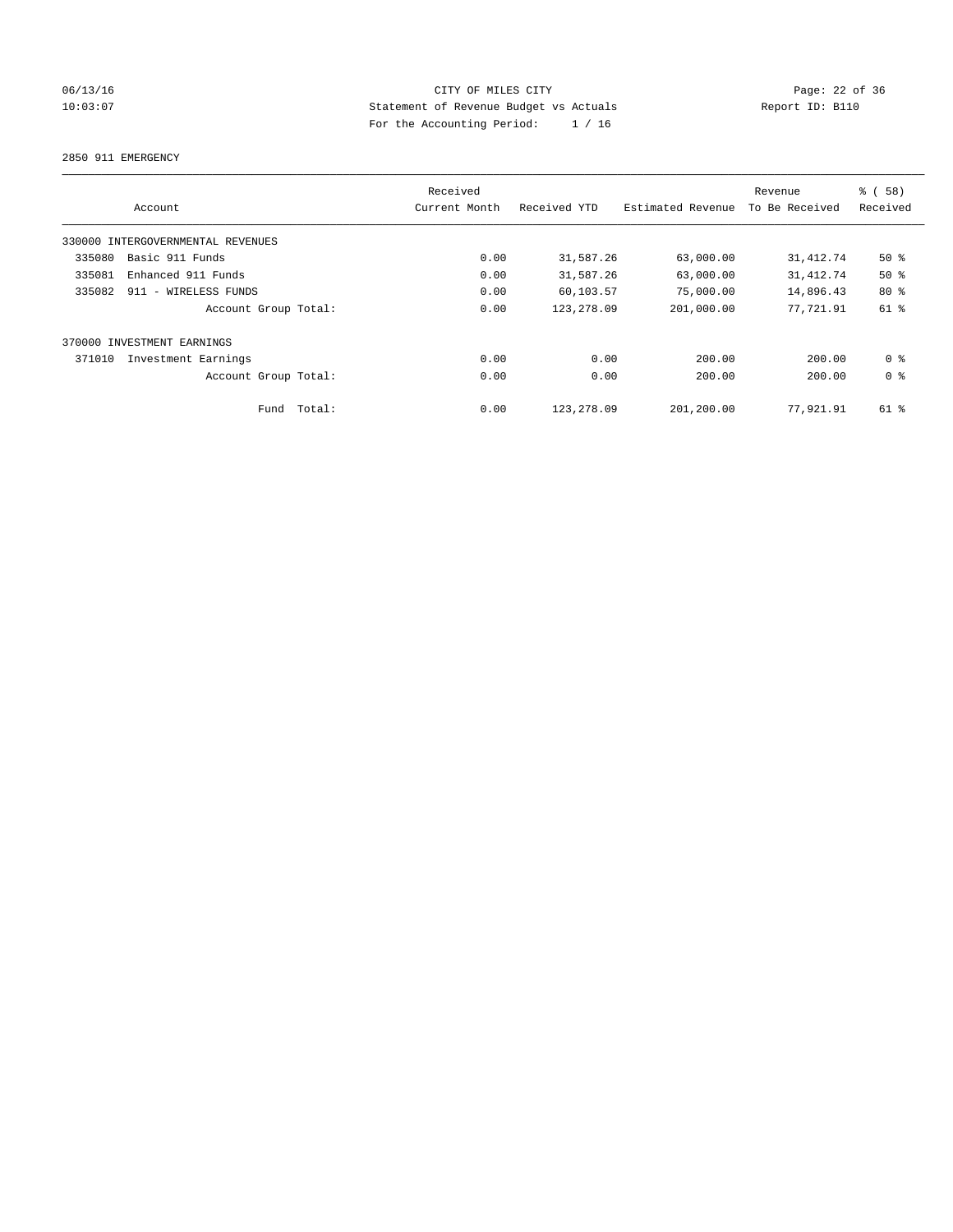## 06/13/16 Page: 23 of 36 10:03:07 Statement of Revenue Budget vs Actuals Report ID: B110 For the Accounting Period: 1 / 16

2880 LIBRARY GRANTS

|        | Account                           | Received<br>Current Month | Received YTD | Estimated Revenue | Revenue<br>To Be Received | % (58)<br>Received |
|--------|-----------------------------------|---------------------------|--------------|-------------------|---------------------------|--------------------|
|        | 330000 INTERGOVERNMENTAL REVENUES |                           |              |                   |                           |                    |
| 334100 | Library - State Aid               | 0.00                      | 5,398.69     | 5,399.00          | 0.31                      | $100*$             |
| 334101 | HB#193-Interlibrary Loan Reimb    | 0.00                      | 0.00         | 5,000.00          | 5,000.00                  | 0 <sup>8</sup>     |
| 334105 | Sagebrush Fed/Coal Sev Tax        | 0.00                      | 4,792.80     | 4,793.00          | 0.20                      | $100*$             |
|        | Account Group Total:              | 0.00                      | 10,191.49    | 15,192.00         | 5,000.51                  | 67 %               |
|        | Fund Total:                       | 0.00                      | 10,191.49    | 15,192.00         | 5,000.51                  | $67*$              |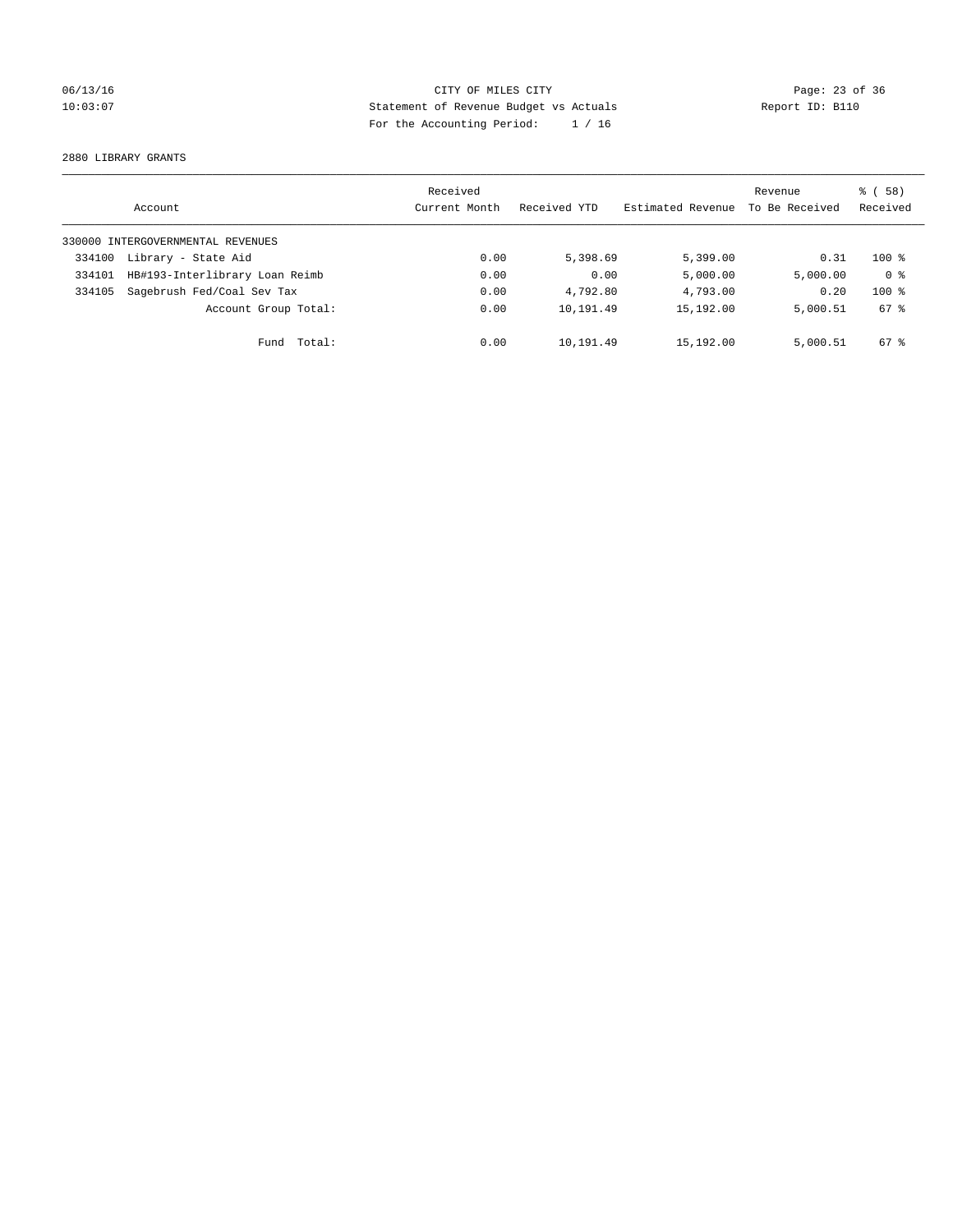## 06/13/16 Page: 24 of 36 10:03:07 Statement of Revenue Budget vs Actuals Report ID: B110 For the Accounting Period: 1 / 16

2935 Historic Preservation

| Account                                | Received<br>Current Month | Received YTD | Estimated Revenue | Revenue<br>To Be Received | % (58)<br>Received |
|----------------------------------------|---------------------------|--------------|-------------------|---------------------------|--------------------|
| 330000 INTERGOVERNMENTAL REVENUES      |                           |              |                   |                           |                    |
| 334000<br>State Grants                 | 0.00                      | 2,750.00     | 5,500.00          | 2,750.00                  | 50%                |
| Account Group Total:                   | 0.00                      | 2,750.00     | 5,500.00          | 2,750.00                  | $50*$              |
| 340000 Charges for Services            |                           |              |                   |                           |                    |
| 346080<br>Preservation Service Fees    | 0.00                      | 0.00         | 1,200.00          | 1,200.00                  | 0 <sup>8</sup>     |
| Account Group Total:                   | 0.00                      | 0.00         | 1,200.00          | 1,200.00                  | 0 <sup>8</sup>     |
| 360000 MISCELLANEOUS REVENUE           |                           |              |                   |                           |                    |
| Contributions and Donations<br>365000  | 0.00                      | 1,000.00     | 1,000.00          | 0.00                      | $100*$             |
| Account Group Total:                   | 0.00                      | 1,000.00     | 1,000.00          | 0.00                      | $100*$             |
| 380000 OTHER FINANCING SOURCES         |                           |              |                   |                           |                    |
| Interfund Operating Transfer<br>383000 | 0.00                      | 3,457.00     | 52,863.00         | 49,406.00                 | 7 %                |
| Account Group Total:                   | 0.00                      | 3,457.00     | 52,863.00         | 49,406.00                 | 7 %                |
| Fund Total:                            | 0.00                      | 7,207.00     | 60,563.00         | 53,356.00                 | $12*$              |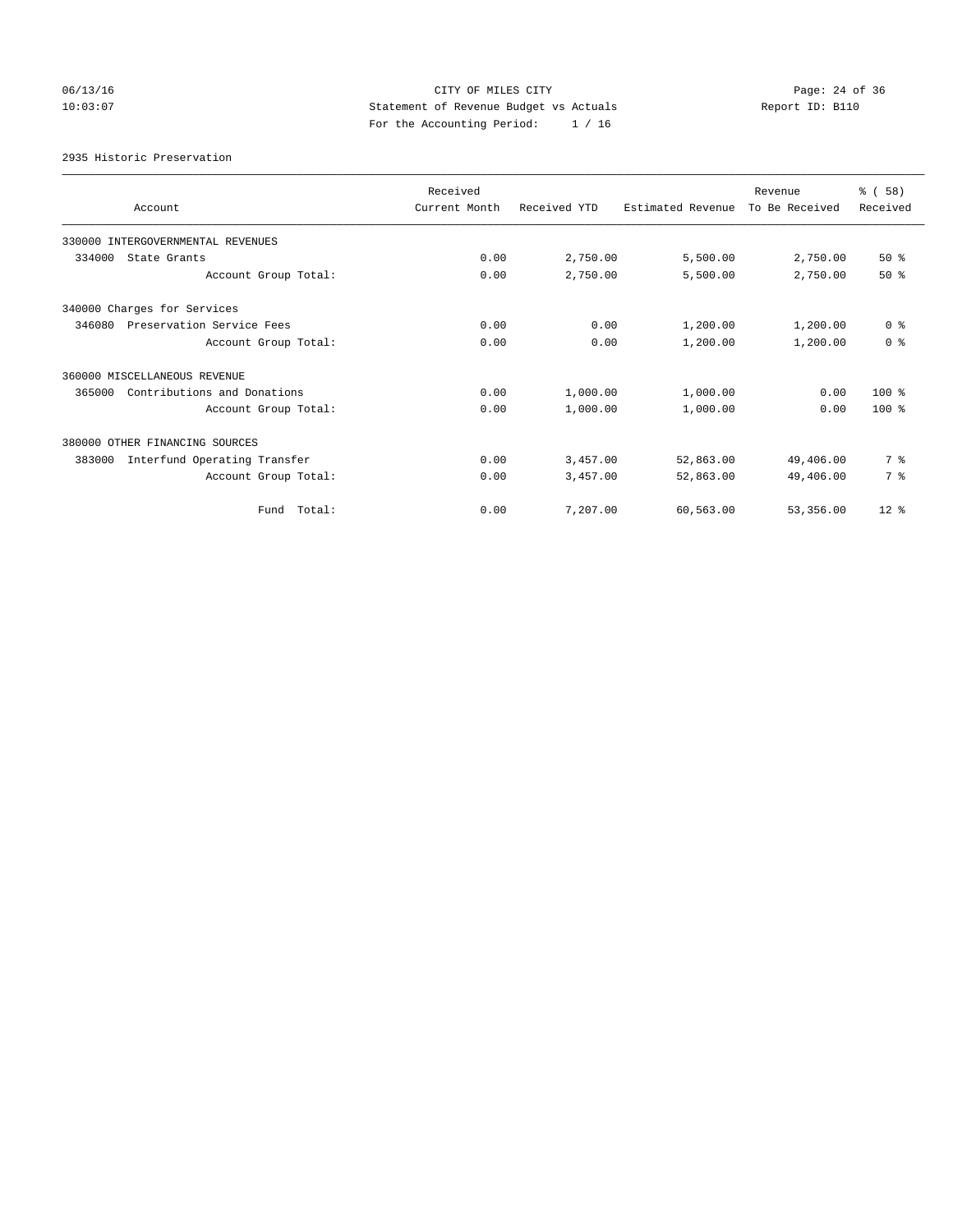### 06/13/16 Page: 25 of 36 10:03:07 Statement of Revenue Budget vs Actuals Report ID: B110 For the Accounting Period: 1 / 16

### 2985 RETIRED SENIOR VOLUNTEER PROG (RSVP)

|                                      | Received      |              |                   | Revenue        | % (58)          |
|--------------------------------------|---------------|--------------|-------------------|----------------|-----------------|
| Account                              | Current Month | Received YTD | Estimated Revenue | To Be Received | Received        |
| INTERGOVERNMENTAL REVENUES<br>330000 |               |              |                   |                |                 |
| 331165<br>RSVP FEDERAL GRANTS        | 0.00          | 12,679.18    | 17,432.00         | 4,752.82       | 73 %            |
| RSVP-Fallon/Custer<br>331166         | 5,464.57      | 27,906.38    | 55,325.00         | 27, 418.62     | 50%             |
| Account Group Total:                 | 5,464.57      | 40,585.56    | 72,757.00         | 32, 171.44     | 56 <sup>8</sup> |
| 360000 MISCELLANEOUS REVENUE         |               |              |                   |                |                 |
| 362020<br>MISC REVENUE               | 275.00        | 7,469.68     | 15,300.00         | 7,830.32       | 49 %            |
| Account Group Total:                 | 275.00        | 7,469.68     | 15,300.00         | 7,830.32       | 49 %            |
| Fund Total:                          | 5,739.57      | 48,055.24    | 88,057.00         | 40,001.76      | 55 <sup>8</sup> |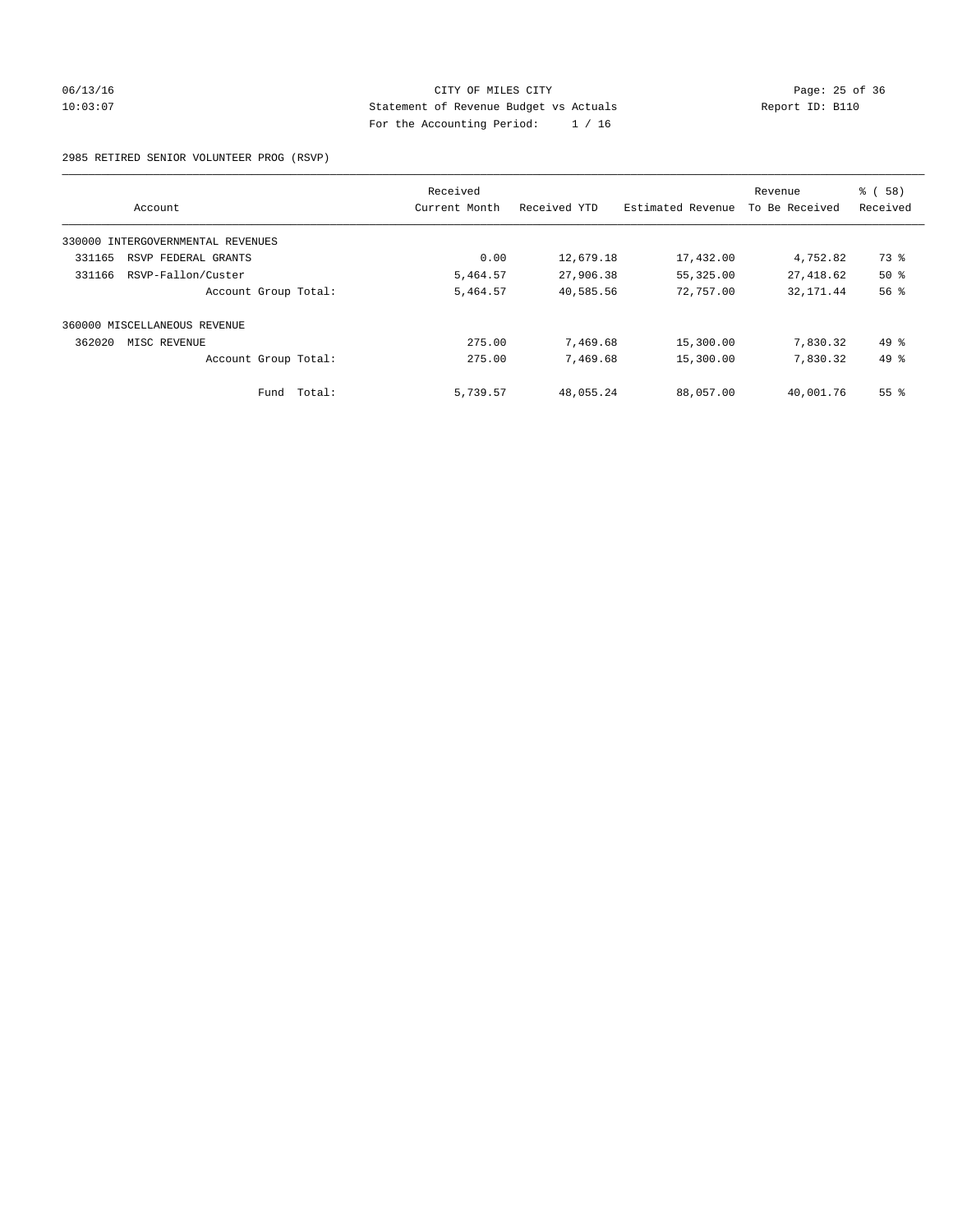## 06/13/16 Page: 26 of 36 10:03:07 Statement of Revenue Budget vs Actuals Report ID: B110 For the Accounting Period: 1 / 16

### 3400 SID REVOLVING FUND

| Account                                | Received<br>Current Month | Received YTD | Estimated Revenue | Revenue<br>To Be Received | 8 ( 58 )<br>Received |
|----------------------------------------|---------------------------|--------------|-------------------|---------------------------|----------------------|
| 380000 OTHER FINANCING SOURCES         |                           |              |                   |                           |                      |
| Interfund Operating Transfer<br>383000 | 0.00                      | 0.00         | 2,843.00          | 2,843.00                  | 0 %                  |
| Account Group Total:                   | 0.00                      | 0.00         | 2,843.00          | 2,843.00                  | 0 <sup>8</sup>       |
| Fund Total:                            | 0.00                      | 0.00         | 2,843.00          | 2,843.00                  | 0 %                  |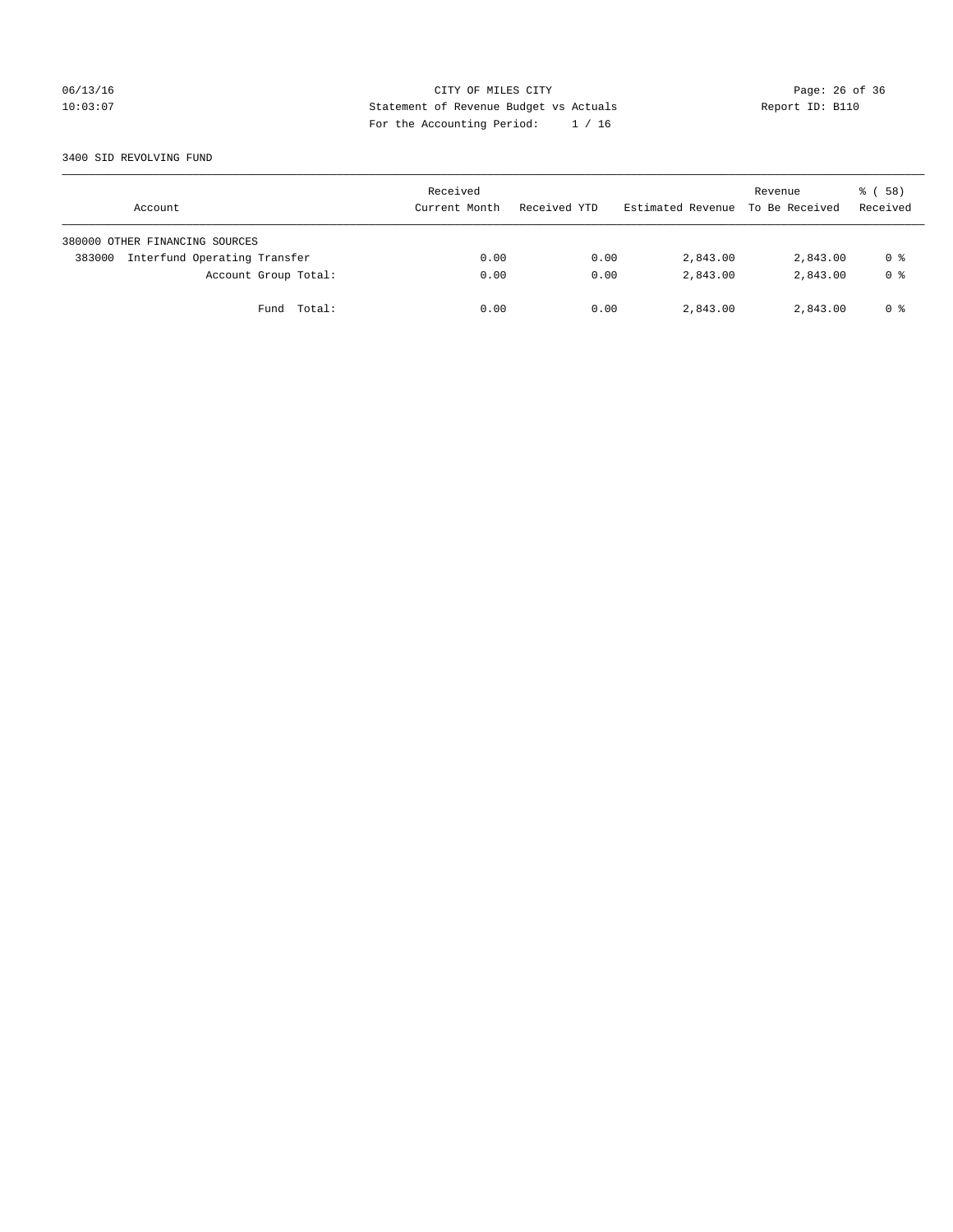## 06/13/16 Page: 27 of 36 10:03:07 Statement of Revenue Budget vs Actuals Report ID: B110 For the Accounting Period: 1 / 16

3670 SID 211

| Account                                           | Received<br>Current Month | Received YTD | Estimated Revenue | Revenue<br>To Be Received | 8 ( 58 )<br>Received |
|---------------------------------------------------|---------------------------|--------------|-------------------|---------------------------|----------------------|
| 360000 MISCELLANEOUS REVENUE                      |                           |              |                   |                           |                      |
| Bond Principal and Interest Assessments<br>363020 | 0.00                      | 2,641.97     | 5,650.00          | 3,008.03                  | $47*$                |
| Account Group Total:                              | 0.00                      | 2,641.97     | 5,650.00          | 3,008.03                  | $47*$                |
| Total:<br>Fund                                    | 0.00                      | 2,641.97     | 5,650.00          | 3,008.03                  | 47 %                 |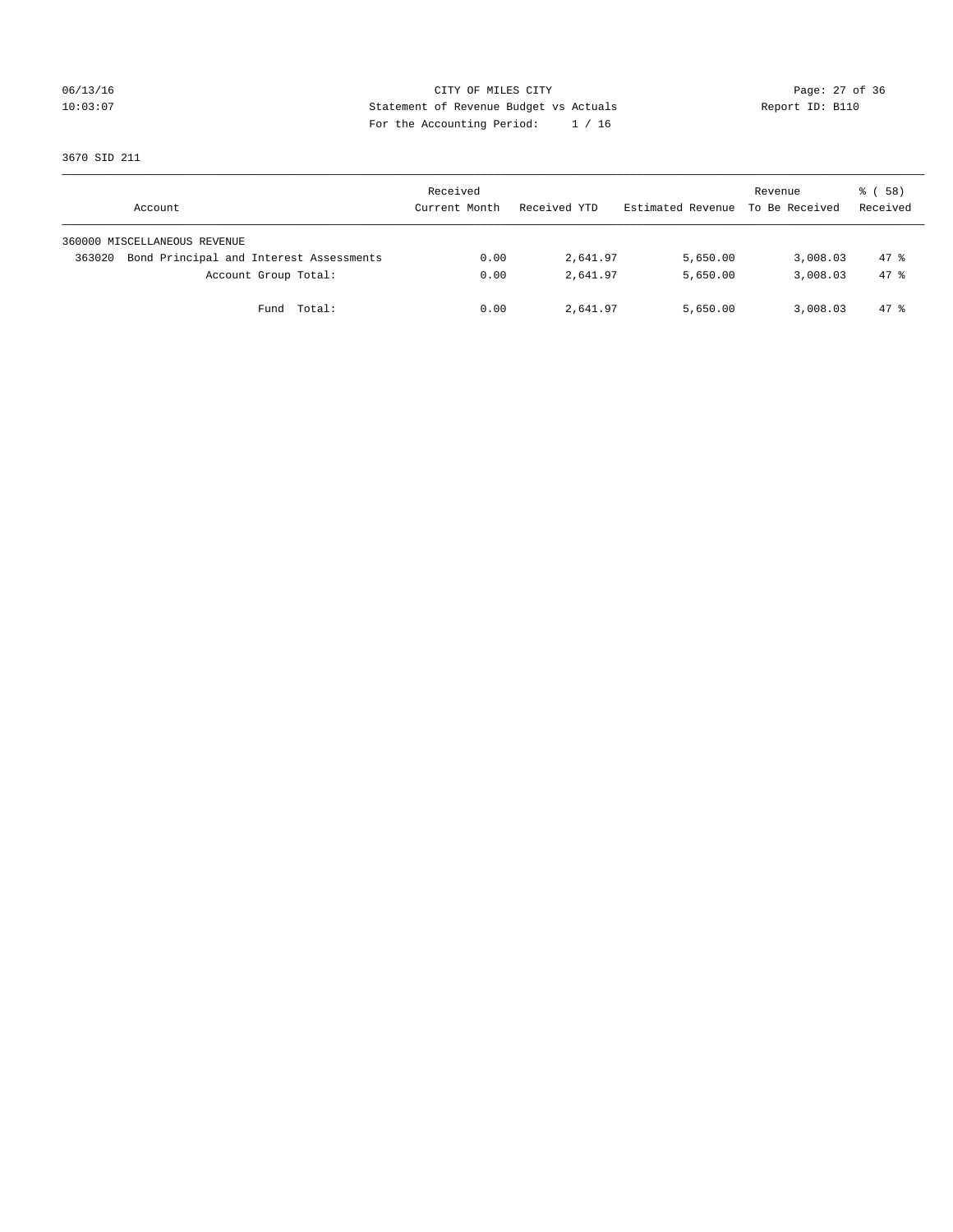## 06/13/16 Page: 28 of 36 10:03:07 Statement of Revenue Budget vs Actuals Report ID: B110 For the Accounting Period: 1 / 16

# 4020 SID#211- Capital Improv. Arrowhead Lane (Dist #204)

| Account                       | Received<br>Current Month | Received YTD | Estimated Revenue | Revenue<br>To Be Received | 8 ( 58 )<br>Received |
|-------------------------------|---------------------------|--------------|-------------------|---------------------------|----------------------|
| 360000 MISCELLANEOUS REVENUE  |                           |              |                   |                           |                      |
| Special Assessments<br>363000 | 0.00                      | 0.00         | 4,657.00          | 4,657.00                  | 0 %                  |
| Account Group Total:          | 0.00                      | 0.00         | 4,657.00          | 4,657.00                  | 0 %                  |
| Fund Total:                   | 0.00                      | 0.00         | 4,657.00          | 4,657.00                  | 0 %                  |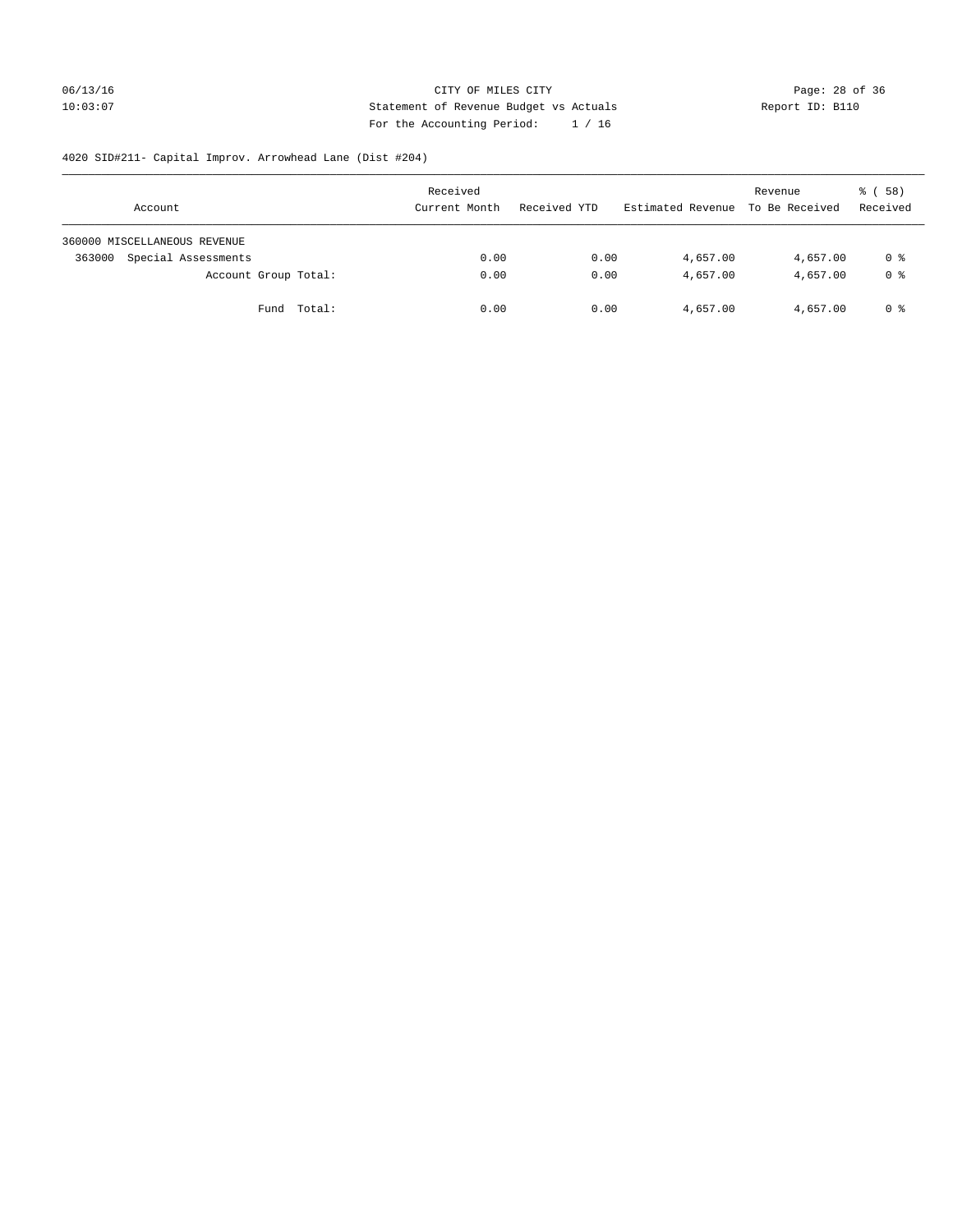## 06/13/16 Page: 29 of 36 10:03:07 Statement of Revenue Budget vs Actuals Report ID: B110 For the Accounting Period: 1 / 16

4050 Ambulance Capital Improvement Fund

| Account                                | Received<br>Current Month | Received YTD | Estimated Revenue | Revenue<br>To Be Received | 8 ( 58 )<br>Received |
|----------------------------------------|---------------------------|--------------|-------------------|---------------------------|----------------------|
| 380000 OTHER FINANCING SOURCES         |                           |              |                   |                           |                      |
| Interfund Operating Transfer<br>383000 | 13,779.06                 | 13,779.06    | 13,779.06         | 0.00                      | $100*$               |
| Account Group Total:                   | 13,779.06                 | 13,779.06    | 13,779.06         | 0.00                      | $100*$               |
| Fund Total:                            | 13,779.06                 | 13,779.06    | 13,779.06         | 0.00                      | $100*$               |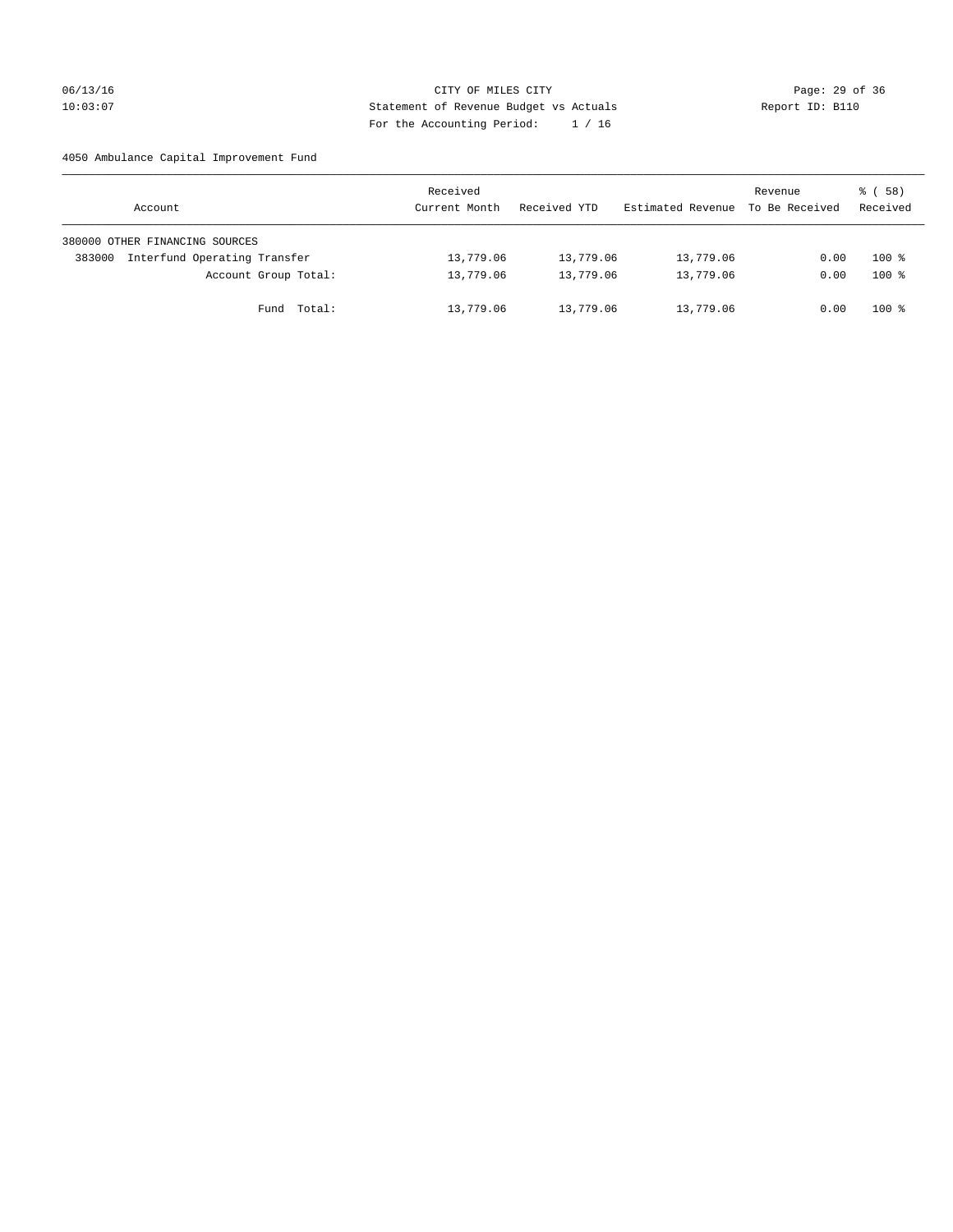## 06/13/16 Page: 30 of 36 10:03:07 Statement of Revenue Budget vs Actuals Report ID: B110 For the Accounting Period: 1 / 16

4056 Airport- Capital Improvement Plan

| Account                     | Received<br>Current Month | Received YTD | Estimated Revenue | Revenue<br>To Be Received | 8 ( 58 )<br>Received |
|-----------------------------|---------------------------|--------------|-------------------|---------------------------|----------------------|
| 340000 Charges for Services |                           |              |                   |                           |                      |
| Building Rentals<br>343065  | 850.00                    | 71,208.56    | 0.00              | $-71,208.56$              | $***$ %              |
| Account Group Total:        | 850.00                    | 71,208.56    | 0.00              | $-71, 208, 56$            | $***$ %              |
| Total:<br>Fund              | 850.00                    | 71,208.56    | 0.00              | $-71,208.56$              | $***$ %              |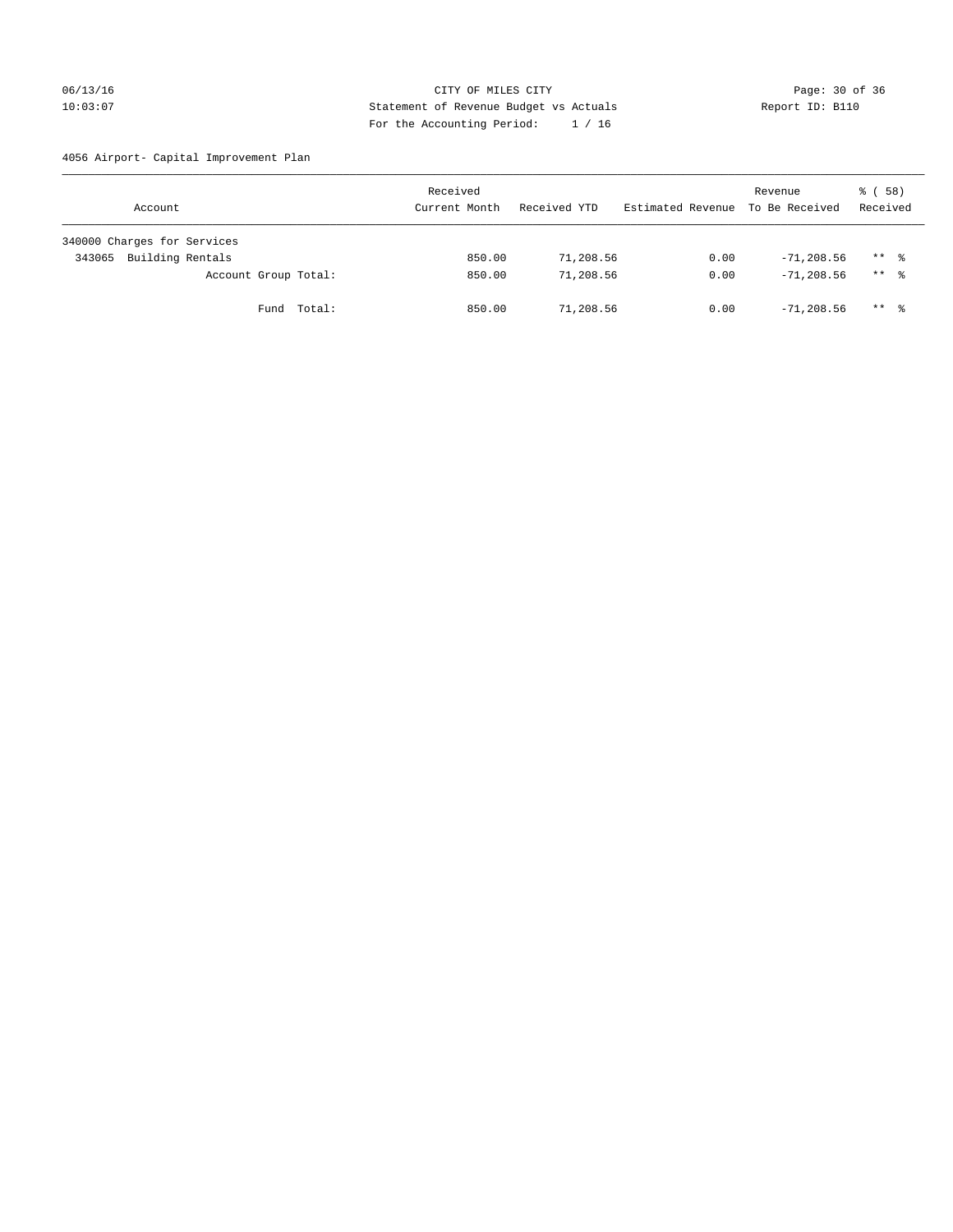## 06/13/16 Page: 31 of 36 10:03:07 Statement of Revenue Budget vs Actuals Report ID: B110 For the Accounting Period: 1 / 16

4060 CAPITAL IMPROV-PUBLIC WORKS

|        |                                    | Received      |              |                   | Revenue        | % (58)                  |
|--------|------------------------------------|---------------|--------------|-------------------|----------------|-------------------------|
|        | Account                            | Current Month | Received YTD | Estimated Revenue | To Be Received | Received                |
|        | 320000 LICENSES AND PERMITS        |               |              |                   |                |                         |
| 323040 | Other Miscellaneous Permits        | 100.00        | 2,550.00     | 3,000.00          | 450.00         | 85%                     |
|        | Account Group Total:               | 100.00        | 2,550.00     | 3,000.00          | 450.00         | 85%                     |
|        | 340000 Charges for Services        |               |              |                   |                |                         |
| 343014 | Street Cleaning                    | 0.00          | 0.00         | 8,490.00          | 8,490.00       | 0 <sup>8</sup>          |
| 343016 | Prkg Vio/Off Str-Impnd Fees        | 935.00        | 2,596.00     | 500.00            | $-2,096.00$    | $519$ %                 |
| 343018 | Sale of Street & Roadway Materials | 0.00          | 0.00         | 1,000.00          | 1,000.00       | 0 <sup>8</sup>          |
|        | Account Group Total:               | 935.00        | 2,596.00     | 9,990.00          | 7.394.00       | $26$ $\frac{6}{3}$      |
|        | 360000 MISCELLANEOUS REVENUE       |               |              |                   |                |                         |
| 367000 | Sale of Junk or Salvage            | 0.00          | 7,170.00     | 0.00              | $-7, 170.00$   | ** %                    |
|        | Account Group Total:               | 0.00          | 7,170.00     | 0.00              | $-7.170.00$    | $***$ $=$ $\frac{6}{5}$ |
|        | 380000 OTHER FINANCING SOURCES     |               |              |                   |                |                         |
| 383000 | Interfund Operating Transfer       | 0.00          | 0.00         | 244,000.00        | 244,000.00     | 0 <sup>8</sup>          |
|        | Account Group Total:               | 0.00          | 0.00         | 244,000.00        | 244,000.00     | 0 <sup>8</sup>          |
|        | Fund Total:                        | 1,035.00      | 12,316.00    | 256,990.00        | 244,674.00     | 5 <sup>°</sup>          |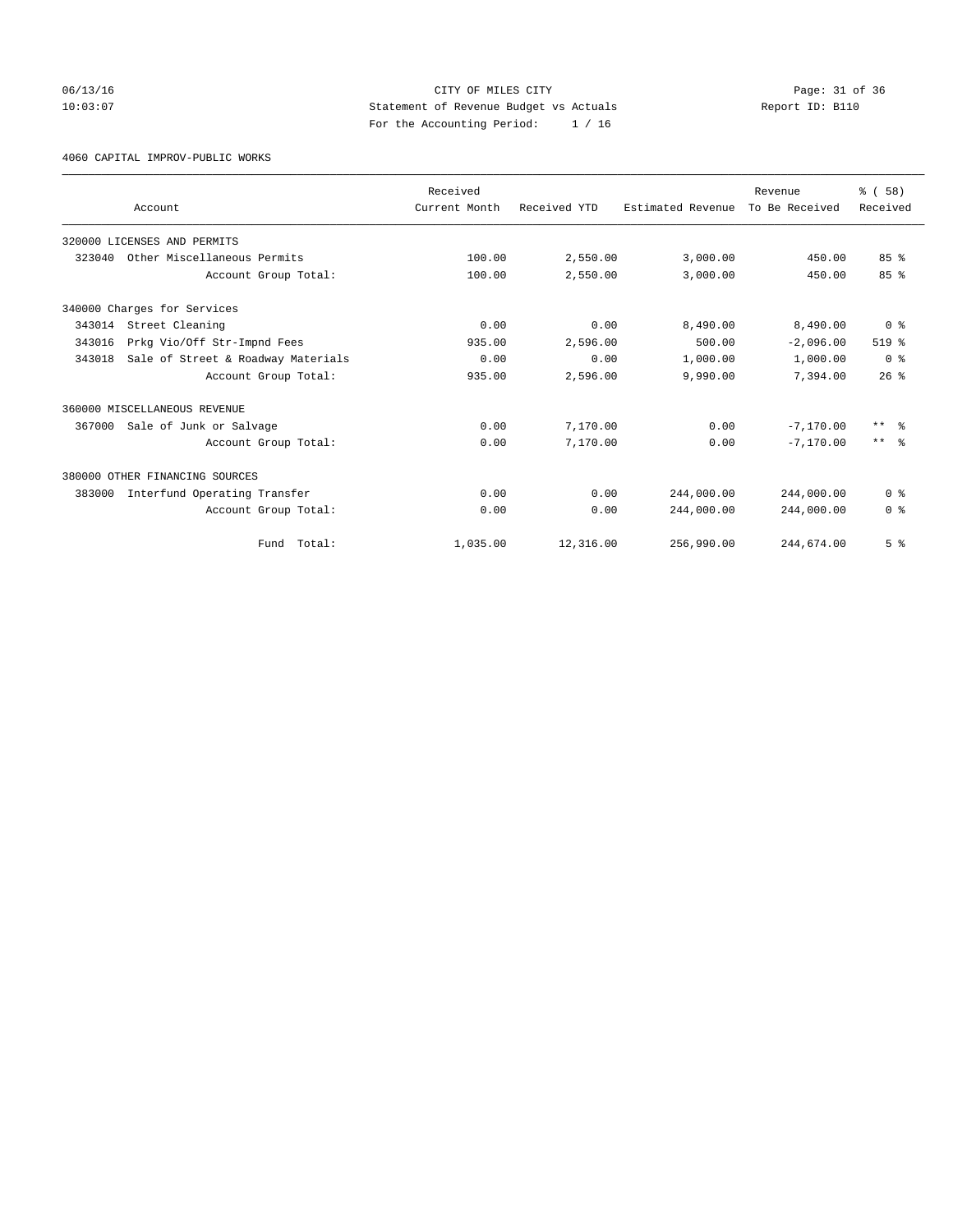## 06/13/16 Page: 32 of 36 10:03:07 Statement of Revenue Budget vs Actuals Report ID: B110 For the Accounting Period: 1 / 16

## 5210 WATER UTILITY

|        |                                      | Received      |              |                   | Revenue           | % (58)                  |
|--------|--------------------------------------|---------------|--------------|-------------------|-------------------|-------------------------|
|        | Account                              | Current Month | Received YTD | Estimated Revenue | To Be Received    | Received                |
|        | 340000 Charges for Services          |               |              |                   |                   |                         |
| 343021 | Metered Water Sales                  | 133, 217.48   | 1,296,544.34 | 1,950.00          | $-1, 294, 594.34$ | $***$ $%$               |
| 343022 | Unmetered Water Sales/Chrgoffs       | 102.94        | 668.56       | 1,800.00          | 1,131.44          | 37%                     |
| 343023 | Bulk Water Sales                     | 1,099.91      | 8,087.40     | 5,000.00          | $-3,087.40$       | $162$ %                 |
| 343025 | Hookup Fee                           | 1,200.00      | 3,000.00     | 10,000.00         | 7,000.00          | $30*$                   |
| 343026 | Water Install/Tap Chrgs/Labor        | 0.00          | 2,260.00     | 5,000.00          | 2,740.00          | 45%                     |
| 343027 | Chq for Wtr Dept. Serv               | 695.00        | 5,299.51     | 0.00              | $-5, 299.51$      | $***$ $=$ $\frac{6}{5}$ |
| 343029 | Curb Stop Replacement Fee            | 3,588.00      | 25,541.00    | 42,500.00         | 16,959.00         | 60 %                    |
| 343039 | Custer Co w/s District (Water Study) | 0.00          | 0.00         | 7,500.00          | 7,500.00          | 0 <sup>8</sup>          |
|        | Account Group Total:                 | 139,903.33    | 1,341,400.81 | 73,750.00         | $-1, 267, 650.81$ | $***$ $%$               |
|        | 360000 MISCELLANEOUS REVENUE         |               |              |                   |                   |                         |
| 362020 | MISC REVENUE                         | 0.00          | 617.64       | 5,000.00          | 4,382.36          | $12*$                   |
| 362040 | \$2.00 State Assessment Fee          | 7,188.00      | 230.00       | 0.00              | $-230.00$         | $***$ $ -$              |
|        | Account Group Total:                 | 7,188.00      | 847.64       | 5,000.00          | 4,152.36          | $17*$                   |
|        | 370000 INVESTMENT EARNINGS           |               |              |                   |                   |                         |
| 371010 | Investment Earnings                  | 0.00          | 0.00         | 5.000.00          | 5.000.00          | 0 <sup>8</sup>          |
|        | Account Group Total:                 | 0.00          | 0.00         | 5,000.00          | 5,000.00          | 0 <sup>8</sup>          |
|        | Fund Total:                          | 147,091.33    | 1,342,248.45 | 83,750.00         | $-1, 258, 498.45$ | $***$ $%$               |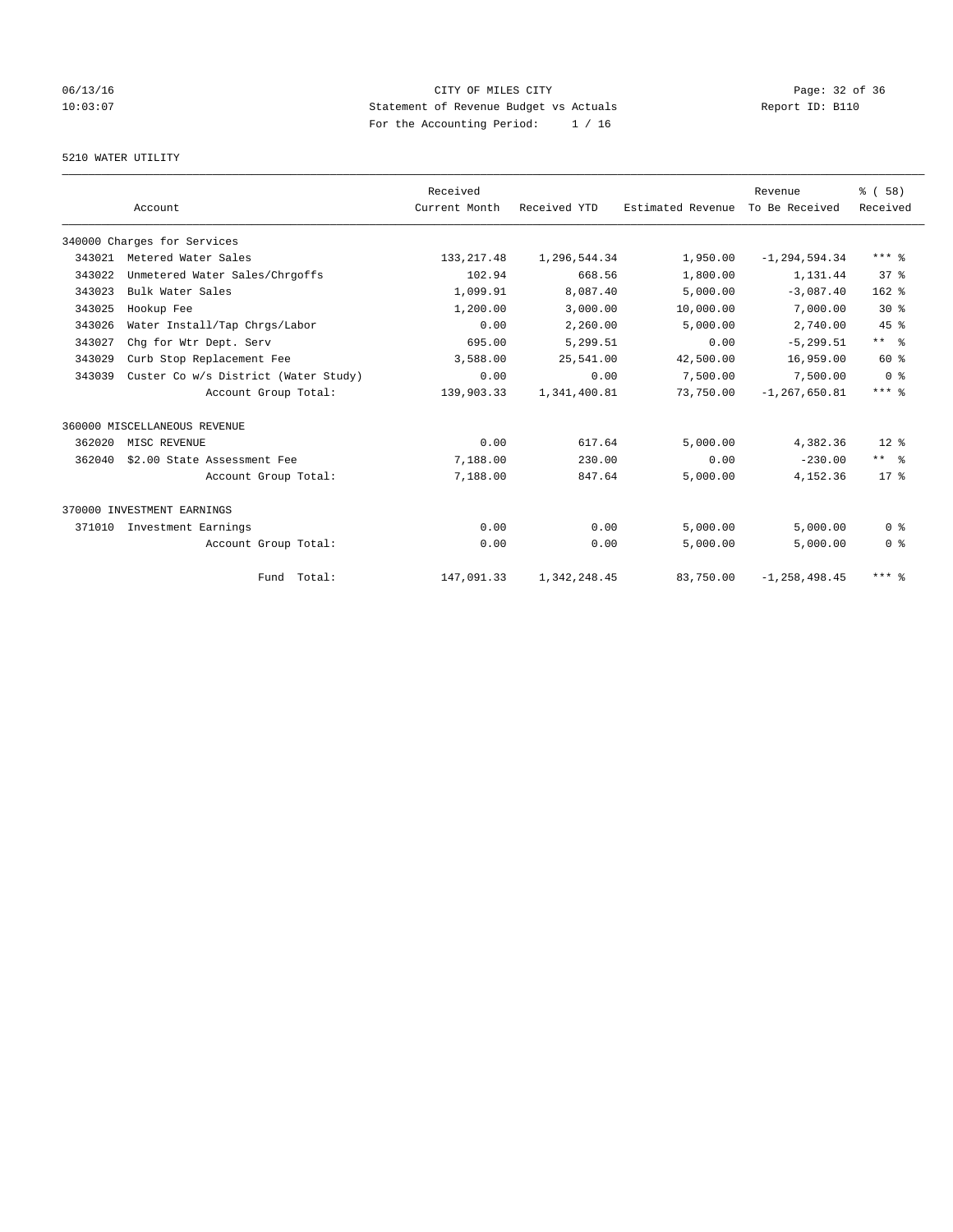06/13/16 Page: 33 of 36 10:03:07 Statement of Revenue Budget vs Actuals Report ID: B110 For the Accounting Period: 1 / 16

### 5310 SEWER UTILITY

|        |                                      | Received      |              |                   | Revenue        | 8 ( 58 )       |
|--------|--------------------------------------|---------------|--------------|-------------------|----------------|----------------|
|        | Account                              | Current Month | Received YTD | Estimated Revenue | To Be Received | Received       |
|        | 330000 INTERGOVERNMENTAL REVENUES    |               |              |                   |                |                |
| 334120 | TSEP Grant                           | 0.00          | 0.00         | 500,000.00        | 500,000.00     | 0 <sup>8</sup> |
| 334121 | DNRC GRANTS                          | 0.00          | 0.00         | 100,000.00        | 100,000.00     | 0 <sup>8</sup> |
| 334122 | Renewable Resource Grant             | 0.00          | 0.00         | 100,000.00        | 100,000.00     | 0 <sup>8</sup> |
|        | Account Group Total:                 | 0.00          | 0.00         | 700,000.00        | 700,000.00     | 0 <sup>8</sup> |
|        | 340000 Charges for Services          |               |              |                   |                |                |
| 343031 | Sewer Service Charges                | 90,802.90     | 641,046.27   | 1,305,744.00      | 664,697.73     | $49*$          |
| 343032 | Sewer Installation Charges/Chrgoffs  | 102.94        | 668.55       | 1,300.00          | 631.45         | $51$ $%$       |
| 343033 | Hookup Fee                           | 0.00          | 840.00       | 6,000.00          | 5,160.00       | $14*$          |
| 343034 | Treatment Facilities Fees            | 140.00        | 1,860.00     | 1,500.00          | $-360.00$      | $124$ %        |
| 343036 | Miscellaneous Sewer Revenue (Labor)  | 130.00        | 130.00       | 4,000.00          | 3,870.00       | 3%             |
| 343037 | Baker Road Etc.                      | 613.22        | 4,670.82     | 9,500.00          | 4,829.18       | 49 %           |
| 343039 | Custer Co w/s District (Water Study) | 0.00          | 0.00         | 15,000.00         | 15,000.00      | 0 <sup>8</sup> |
|        | Account Group Total:                 | 91,789.06     | 649, 215.64  | 1,343,044.00      | 693,828.36     | $48*$          |
|        | 360000 MISCELLANEOUS REVENUE         |               |              |                   |                |                |
| 361010 | Land Rental                          | 0.00          | 0.00         | 2,576.00          | 2,576.00       | 0 <sup>8</sup> |
| 362020 | MISC REVENUE                         | 0.00          | 2,430.00     | 3,000.00          | 570.00         | $81$ %         |
|        | Account Group Total:                 | 0.00          | 2,430.00     | 5,576.00          | 3,146.00       | $44*$          |
|        | 370000 INVESTMENT EARNINGS           |               |              |                   |                |                |
| 371010 | Investment Earnings                  | 0.00          | 0.00         | 1,000.00          | 1,000.00       | 0 <sup>8</sup> |
|        | Account Group Total:                 | 0.00          | 0.00         | 1,000.00          | 1,000.00       | 0 <sup>8</sup> |
|        | 380000 OTHER FINANCING SOURCES       |               |              |                   |                |                |
| 381070 | Proceeds/Loans/Intercap 016-2015     | 0.00          | 0.00         | 6,000,000.00      | 6,000,000.00   | 0 <sup>8</sup> |
|        | Account Group Total:                 | 0.00          | 0.00         | 6,000,000.00      | 6,000,000.00   | 0 <sup>8</sup> |
|        | Fund Total:                          | 91,789.06     | 651,645.64   | 8,049,620.00      | 7,397,974.36   | 8 %            |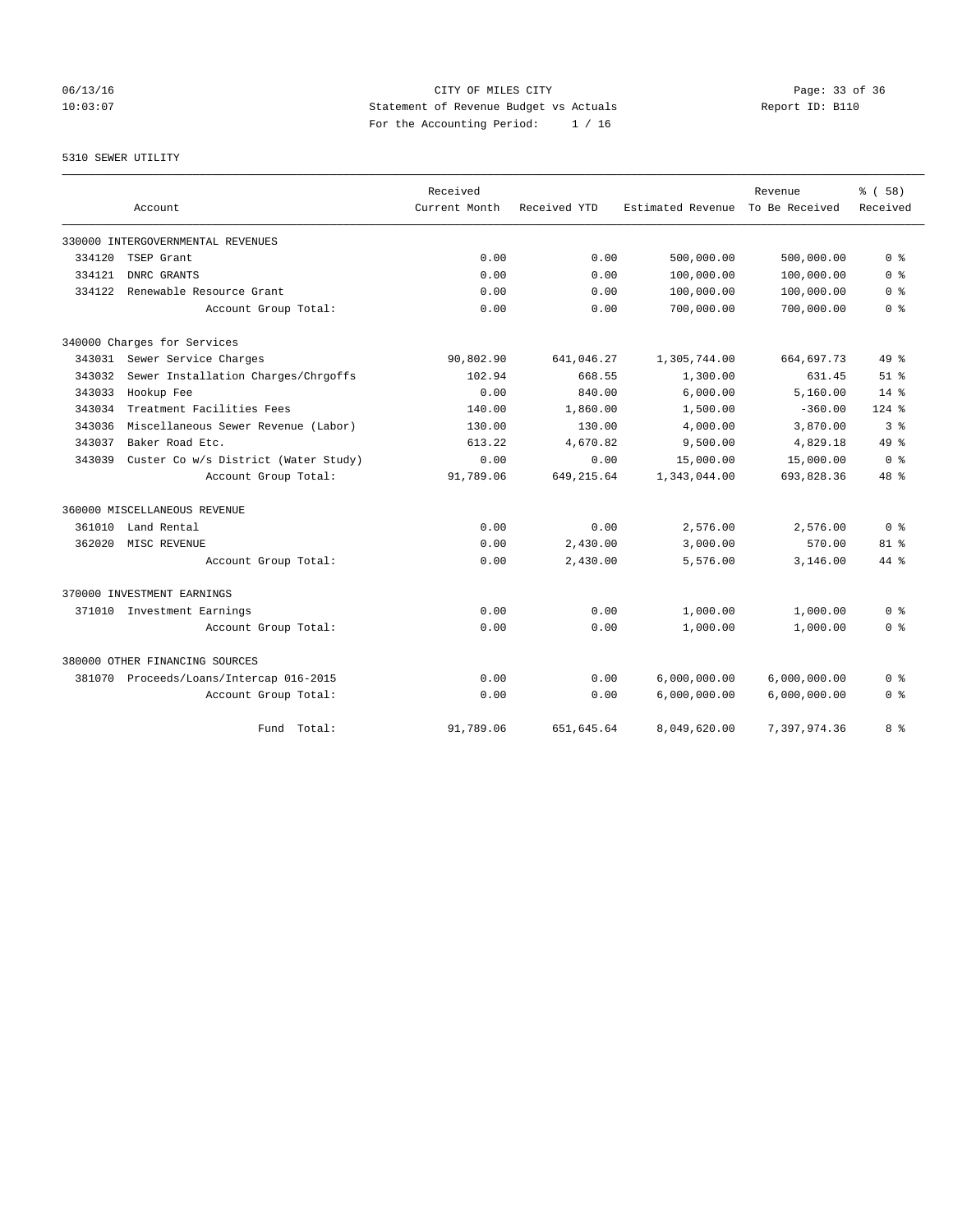## 06/13/16 Page: 34 of 36 10:03:07 Statement of Revenue Budget vs Actuals Report ID: B110 For the Accounting Period: 1 / 16

5510 AMBULANCE FUND

|              |                                        | Received      |              |                   | Revenue        | % (58)          |
|--------------|----------------------------------------|---------------|--------------|-------------------|----------------|-----------------|
|              | Account                                | Current Month | Received YTD | Estimated Revenue | To Be Received | Received        |
| 310000 TAXES |                                        |               |              |                   |                |                 |
| 311010       | Real Property Taxes                    | 70.61         | 4,785.94     | 8,366.00          | 3,580.06       | 57%             |
| 311020       | Personal Property Taxes                | 1.07          | 18.10        | 273.00            | 254.90         | 7 %             |
| 312000       | Penalty & Interest on Delinquent Taxes | 1.57          | 8.65         | 30.00             | 21.35          | 29%             |
|              | Account Group Total:                   | 73.25         | 4,812.69     | 8,669.00          | 3,856.31       | 56%             |
|              | 330000 INTERGOVERNMENTAL REVENUES      |               |              |                   |                |                 |
| 331040       | Medicaid Supplemental Program-State    | 0.00          | 0.00         | 6,398.00          | 6,398.00       | 0 <sup>8</sup>  |
|              | Account Group Total:                   | 0.00          | 0.00         | 6,398.00          | 6,398.00       | 0 <sup>8</sup>  |
|              | 340000 Charges for Services            |               |              |                   |                |                 |
| 341075       | Serv/Cnty-Interlocal Agmt              | 0.00          | 2,600.00     | 31,000.00         | 28,400.00      | 8 %             |
| 342026       | Ambulance Charges                      | 186,388.54    | 460,296.44   | 830,204.00        | 369,907.56     | 55%             |
| 342027       | Ambulance Standby                      | 0.00          | 1,350.00     | 5,000.00          | 3,650.00       | $27$ $%$        |
|              | Account Group Total:                   | 186,388.54    | 464, 246.44  | 866,204.00        | 401,957.56     | $54$ $%$        |
|              | 360000 MISCELLANEOUS REVENUE           |               |              |                   |                |                 |
| 362020       | MISC REVENUE                           | 0.00          | 4.34         | 0.00              | $-4.34$        | ** %            |
| 366010       | Misc- From Charge off Accts            | 0.00          | 894.36       | 2,500.00          | 1,605.64       | 36 <sup>8</sup> |
|              | Account Group Total:                   | 0.00          | 898.70       | 2,500.00          | 1,601.30       | $36*$           |
|              | Fund Total:                            | 186, 461.79   | 469,957.83   | 883,771.00        | 413,813.17     | 53%             |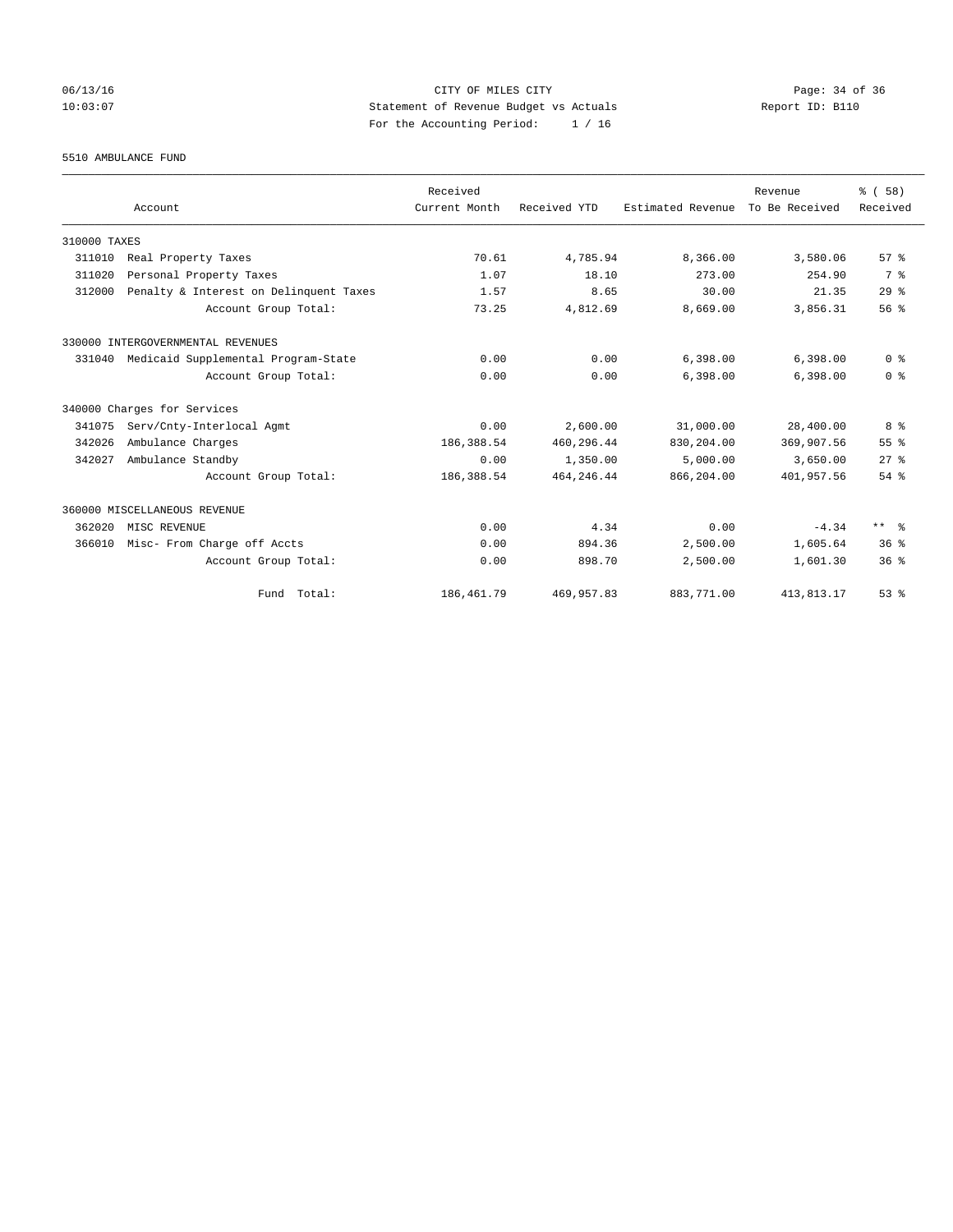## 06/13/16 Page: 35 of 36 10:03:07 Statement of Revenue Budget vs Actuals Report ID: B110 For the Accounting Period: 1 / 16

5610 AIRPORT OPERATING

|              |                                        | Received      |              |                                  | Revenue        | % (58)           |
|--------------|----------------------------------------|---------------|--------------|----------------------------------|----------------|------------------|
|              | Account                                | Current Month | Received YTD | Estimated Revenue To Be Received |                | Received         |
| 310000 TAXES |                                        |               |              |                                  |                |                  |
| 311010       | Real Property Taxes                    | 105.91        | 7,178.44     | 12,550.00                        | 5,371.56       | 57%              |
| 311020       | Personal Property Taxes                | 1.60          | 27.14        | 399.00                           | 371.86         | 7 %              |
| 312000       | Penalty & Interest on Delinquent Taxes | 2.36          | 13.02        | 40.00                            | 26.98          | 33 <sup>8</sup>  |
|              | Account Group Total:                   | 109.87        | 7,218.60     | 12,989.00                        | 5,770.40       | 56%              |
|              | 330000 INTERGOVERNMENTAL REVENUES      |               |              |                                  |                |                  |
| 331129       | Federal Aeronautics Admin Grant        | 32,885.55     | 3,525,589.76 | 3,172,296.00                     | $-353, 293.76$ | $111$ %          |
| 334032       | Aero Grant 016-2015                    | 0.00          | 81,407.00    | 81,407.00                        | 0.00           | $100*$           |
| 334060       | Coal Impact Grant-016-2015             | 0.00          | 0.00         | 166,118.00                       | 166,118.00     | 0 <sup>8</sup>   |
|              | Account Group Total:                   | 32,885.55     | 3,606,996.76 | 3,419,821.00                     | $-187, 175.76$ | 105 <sub>8</sub> |
|              | 340000 Charges for Services            |               |              |                                  |                |                  |
| 341075       | Serv/Cnty-Interlocal Agmt              | 0.00          | 0.00         | 26,528.00                        | 26,528.00      | 0 <sup>8</sup>   |
| 343018       | Sale of Street & Roadway Materials     | 0.00          | 0.00         | 40,000.00                        | 40,000.00      | 0 <sup>8</sup>   |
| 343061       | Landing Fees                           | 411.11        | 1,398.11     | 2,500.00                         | 1,101.89       | 56%              |
| 343062       | Aviation Fuel                          | 13,639.04     | 298,107.91   | 390,000.00                       | 91,892.09      | 76 %             |
| 343064       | Hangar Rent                            | 5,652.73      | 35, 243. 11  | 62,733.00                        | 27,489.89      | 56 <sup>8</sup>  |
| 343065       | Building Rentals                       | 1,918.59      | $-25,674.31$ | 12,526.00                        | 38,200.31      | $***$ $_{8}$     |
| 343067       | Other - Miscellaneous                  | 0.00          | 2,000.00     | 0.00                             | $-2,000.00$    | $***$ $=$        |
|              | Account Group Total:                   | 21,621.47     | 311,074.82   | 534,287.00                       | 223, 212.18    | 58 %             |
|              | 360000 MISCELLANEOUS REVENUE           |               |              |                                  |                |                  |
| 361010       | Land Rental                            | 1,552.43      | 13,522.01    | 26,784.00                        | 13,261.99      | $50*$            |
| 362020       | MISC REVENUE                           | 93.41         | 151.78       | 600.00                           | 448.22         | $25$ $%$         |
|              | Account Group Total:                   | 1,645.84      | 13,673.79    | 27,384.00                        | 13,710.21      | $50*$            |
|              | 370000 INVESTMENT EARNINGS             |               |              |                                  |                |                  |
|              | 371010 Investment Earnings             | 0.00          | 0.00         | 156.00                           | 156.00         | 0 <sup>8</sup>   |
|              | Account Group Total:                   | 0.00          | 0.00         | 156.00                           | 156.00         | 0 <sup>8</sup>   |
|              | 380000 OTHER FINANCING SOURCES         |               |              |                                  |                |                  |
|              | 381071 MT Aero Loan 016-2015           | 0.00          | 169,530.00   | 43,222.00                        | $-126, 308.00$ | $392$ $%$        |
|              | Account Group Total:                   | 0.00          | 169,530.00   | 43,222.00                        | $-126, 308.00$ | $392$ $%$        |
|              | Fund<br>Total:                         | 56, 262. 73   | 4,108,493.97 | 4,037,859.00                     | $-70,634.97$   | $102$ %          |